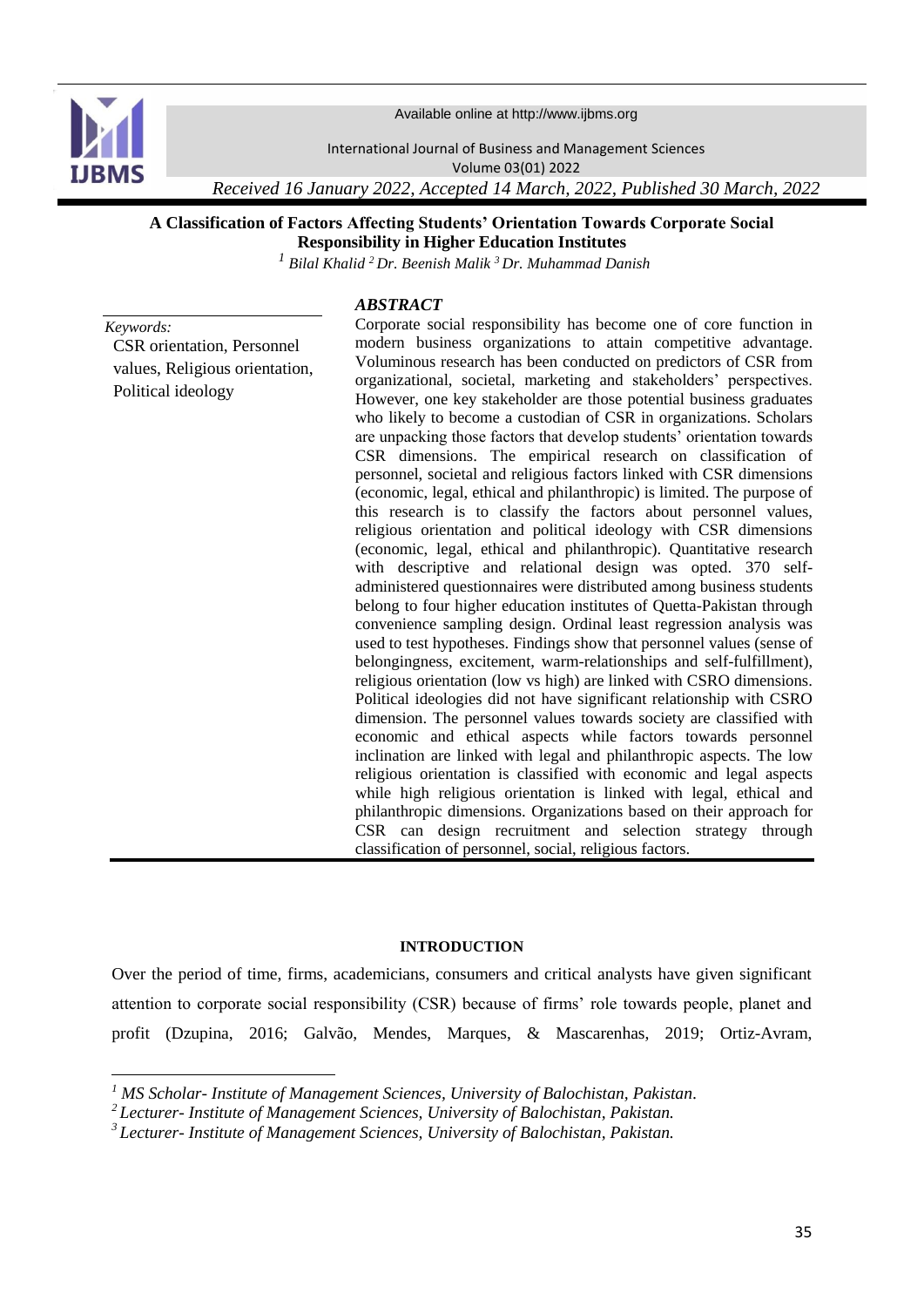[Domnanovich, Kronenberg, & Scholz, 2018\)](#page-18-0). Besides these global pressures, firms are increasingly aware that CSR is significant component to attain competitive advantage in marketplace. Overall firms have understood that CSR is not just aligned to attain large profits but also follow best business practices that are acceptable among various potential stakeholders including investors, customers and communities [\(Teixeira, Ferreira, Correia, & Lima, 2018\)](#page-18-1).

Voluminous literature have been produced to unpack the CSR concept from various dimensions such as CSR practices and financial performance, Gender diversity and CSR performance, CSR reporting mechanisms, CSR spending and stock prices, CSR as competitive tool and employees' CSR orientation [\(Bowen, 2013;](#page-15-0) [Davis, 1973;](#page-16-1) [Friedman, 1962\)](#page-17-1). Many scholars of CSR have unpacked determinants on organizational aspects of CSR, now the researchers have shift their focus to explore and examine the determinants that could affect the employees' orientation and potential managers' (students) orientations towards CSR [\(Burton & Goldsby, 2009;](#page-16-2) [Ortiz-Avram et al., 2018\)](#page-18-0). The underlying reasons to study CSR orientation (CSRO) is because professionals are responsible to implement the organizational decisions in their true letter and spirit, they play key position in strategic decision making and adapt best practices to attain social performance. Thereby researchers are paying attention to classify the determinants that effect employees' CSRO towards economic, legal, ethical and philanthropic dimension [\(Aupperle, 1983\)](#page-15-1). According to a number of authors, the lack of research into CSRO has been highlighted [\(Wang & Juslin, 2012\)](#page-19-0). The research in this area is also comparatively modern [\(Ciampi, 2018;](#page-16-3) [Dzupina, 2016;](#page-16-0) [van den Heuvel, Soeters, & Gössling, 2014\)](#page-19-1). Researchers are now paying attention to the CSRO because of its relevance, pertinence, and realworld ramifications. In addition, the most of CSRO studies have been conducted in developing countries in which entrepreneurs, managers and administrators where chosen as a respondents. There are potential shortcomings in CSRO studies such as; lack of studies on CSRO from other stakeholders such as employees and Students (potential stakeholder), and lack of studies from developing regions [\(Egri & Ralston, 2008;](#page-16-4) [Matten & Moon, 2008;](#page-17-2) [van den Heuvel et al., 2014\)](#page-19-1). This study tries to bridge this gap by studying the potential stakeholders (students' CSRO) from developing country (Pakistan). Pakistan is good choice to study Students' CSRO because most of Multinational firms are operating in Pakistan which have designated department to carry out their CSR practices. These firms hire students from domestic markets where abundant graduates are available in market. This strata provides value able contribution in existing literature of generations' attitude towards CSR as these generation influence companies and societies by playing their role as consumers, citizen and future managers. Since in Pakistan the attitude of youth towards performing social activities is at apex, thereby it is worthy to unpack several demographic determinants that are linked with CSRO. The earlier studies have focused on predictors of CSRO as gender, workplace experience, educational level and age, the less attention have been given to other predictors from social contexts such as religious orientation, political ideology, social values, volunteerism, and academic field of study. Therefore, the purpose of this study is to classify the predictors that shape Students' CSRO among business graduates in Higher Education Institutes. CSRO elements from developing nation's views will be added to the current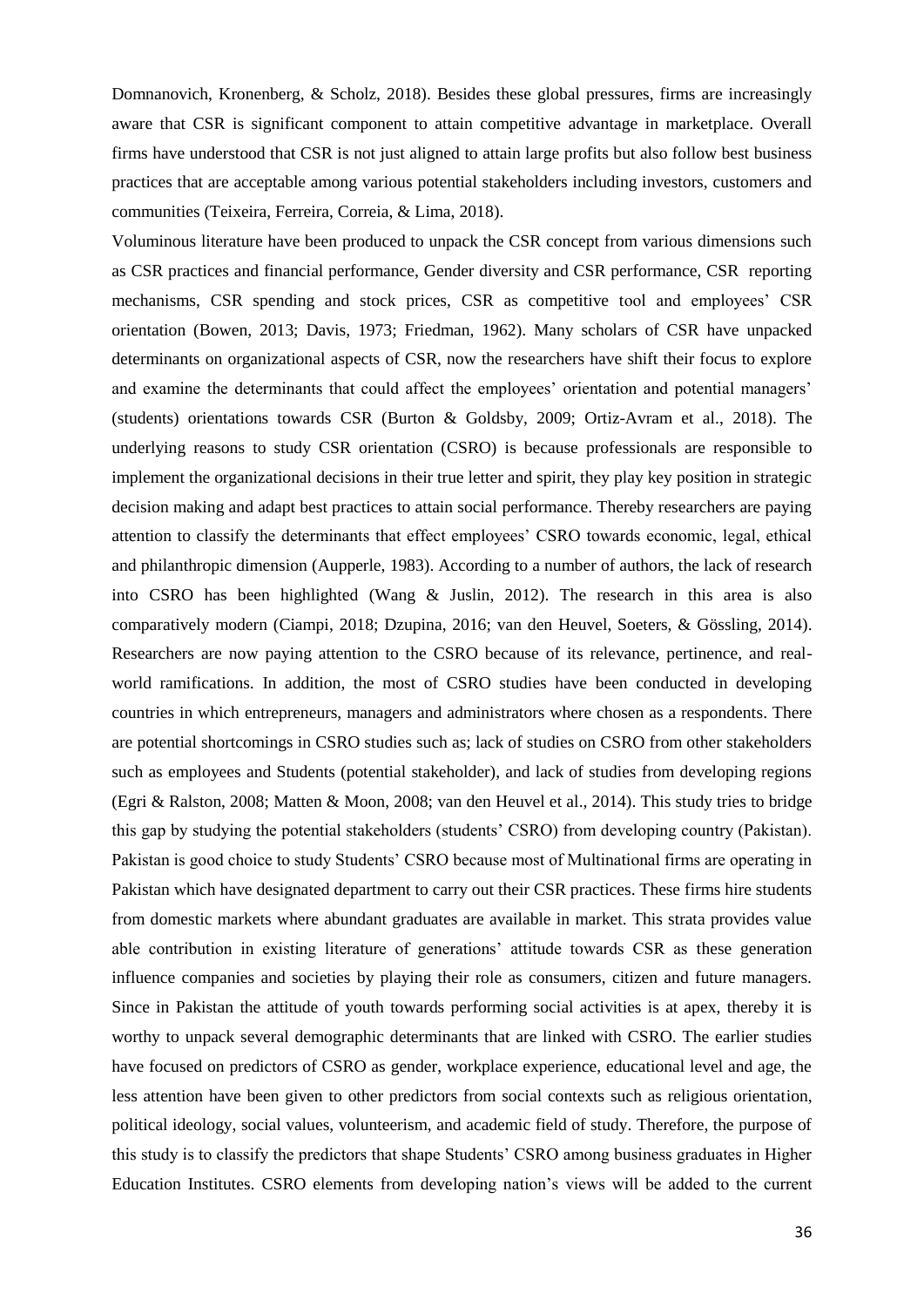literature, since university students are set to make crucial decisions that will affect their future employment. By identifying the elements that influence these people' CSR orientation, this study would expand and enrich the CSR research area.

#### **LITERATURE REVIEW**

#### **Corporate Social Responsibility Orientation:**

'CSR' is gaining more importance and concern in the world of business, Students are the basic part of institutions in education sector and it is important to judge the perception of students about employment because these students will be future employers, employees and entrepreneurs. Hence, Trade community and institutes must take part in the caring of students and promote the education. Not only for the sake of good mangers as well as to produce the civilized citizen , to achieve this goal gather those people who are socially responsible and known to ethical awareness and education which develops moral thinking.

Student's perceptions of social responsibility measured by various empirical studies therefore, its types and dimensions can be defined now [\(Elias, 2004\)](#page-16-5). 'CSR' become a strategic tool and it used for the awareness, welfare and sustainability of people of an organization. There are significant differences between student's perceptions of 'CSR'. Its dimensions describe the non-economic features of the social responsibility and philanthropic approach (Wong, Long, [& Elankumaran, 2010\)](#page-19-2) and legal requirements, and benefits of competition. Capability for learning and invention, economical responsibility, Optimistic perception also related wholly with environmental and social 'CSR'. Ethical responsibility by ethical acts and social responsibility, it's found much benefits, short and long term success[\(Elias, 2004;](#page-16-5) [Fitzpatrick, 2013\)](#page-17-3).

'CSR' concept in east and west found different which changes the perception of consumer. Thus, for the information literature aware about the non-positive dimensions of 'CSR' like address the public interest by companies due to 'CSR', it can be possible that 'CSR' produce fake results and positive student's perception gained by philanthropic values and negative by selfish values. Numerous ethical products, especially in developed countries, greater resources enable the consumers to encourage the social awareness by using any means like paying great charges for the support. HEIs and different institution are trying to teach the students about ethical acts and 'CSR' but still students is not following these instructions and think traditionally about management in which profit maximizing is essential [\(Tormo-Carbó, Oltra, Seguí-Mas, & Klimkiewicz, 2016\)](#page-19-3).

## **Background on the 'CSR' orientation of Millennials:**

Generally, 'CSR' approaches suggest to applied background on the 'CSR' perception of Millennials eleven natural insurance, the advancement of network associations, better liaison among workers, good selection and welfares [\(Crane, Matten, & Spence, 2019\)](#page-16-6). Author built up a strategy that distinguishes varied classifications of 'CSR'. The essential inquiry stayed unmoved; to be specific however organizations will rejoin monetary direction and social direction [\(Carroll, 1991\)](#page-16-7). In any case, it documented that the understanding and extent of 'CSR' will likewise disagree upon the scene. As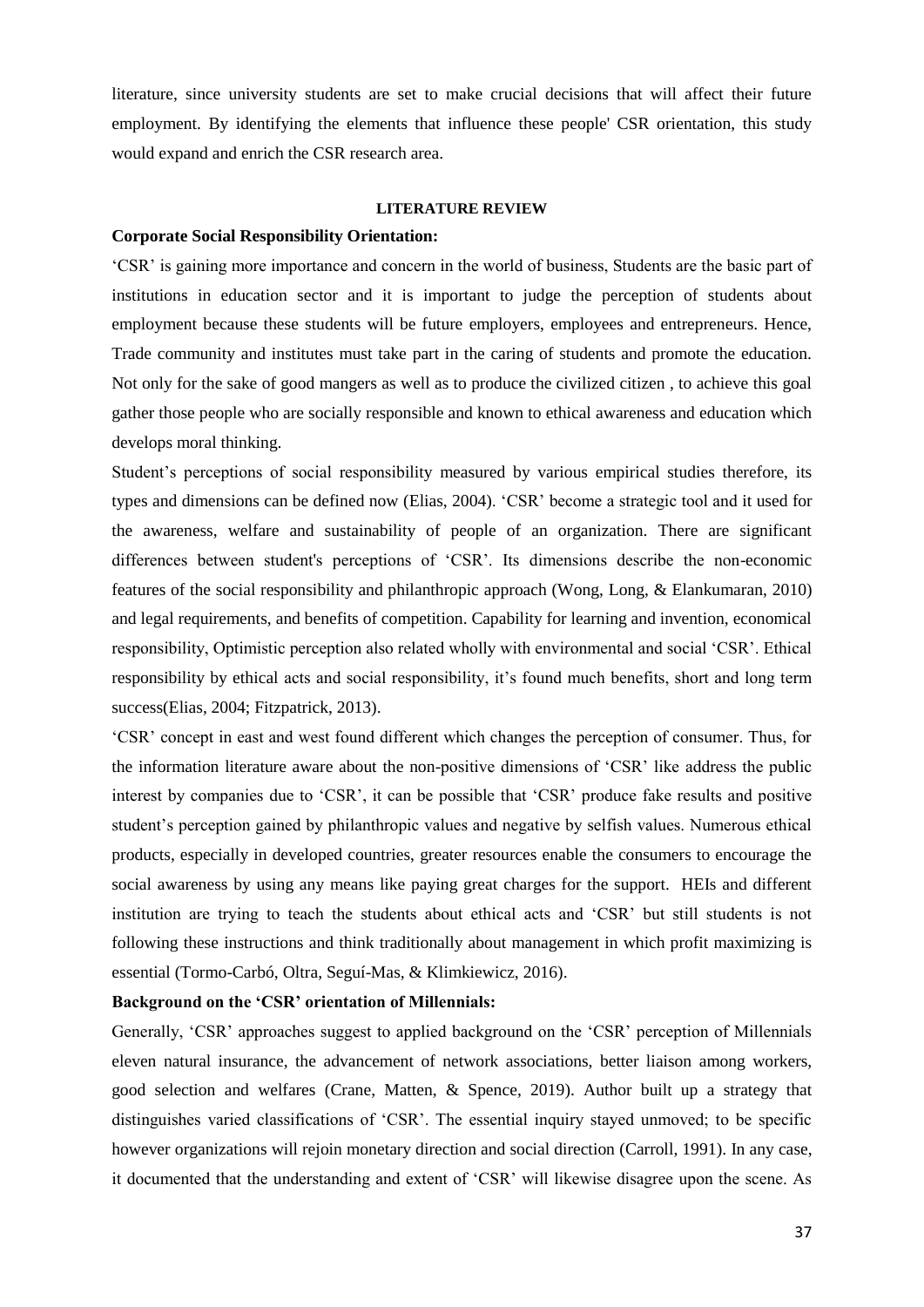an example, the EU model tends to incorporate 'CSR' into center strategic policies, to figure in an exceedingly socially dependable approach as a company dead all [\(McGlone, Spain, & McGlone,](#page-18-2)  [2011\)](#page-18-2).

Inversely, within the yank model, common business formalities like gifting / humanitarian are belongs to 'CSR' [\(McGlone et al., 2011\)](#page-18-2). A concept of 'CSR' via the author (1979) allows radical 'CSR', that continues to be these days a broadly speaking acknowledged model between researchers & specialists. Four-classification model by Carroll perceives any organization not just financial commitments as well as some moral, legal and humanitarian commitments [\(Carroll, 1991\)](#page-16-7). As indicated by the author (1991), this read appreciates the full vary of social commitments an organization has towards society (for example financial, lawful, moral, and generous), delineated as a hierarchal triangle. Theoretical background on the 'CSR' perception of Millennials twelve Be that because it could, Carroll's triangle imply to prepare classes but underscores the major  $\&$  needed obligations, to be specific the monetary and lawful, to be the premise of 'CSR' [\(M. S. Schwartz & Carroll, 2003\)](#page-18-3). What is more, errors in model for stipulating interlink, covering basic of the four "CSR" classifications (M. S. Schwartz & [Carroll, 2003\)](#page-18-3).

Besides, acknowledgment of liability in the domain of ''CSR'' is essential once considering the 'business instance' of ''CSR''[\(Carroll & Shabana, 2010\)](#page-16-8). Qualification among lawful, moral, & humanitarian obligations permits a lot of immediately comprehend also, survey the various ''CSR'' activities of associate degree association [\(Carroll & Shabana, 2010\)](#page-16-8). The four classifications of duty grasp the recently characterized 5 measurements of ''CSR'' (partner, social, monetary, deliberateness, and ecological) [\(Carroll & Shabana, 2010\)](#page-16-8). As an example, associate degree association's exhibition regarding the condition, partners, and society (social) grasped within the financial and magnanimous duty classification [\(Carroll & Shabana, 2010\)](#page-16-8). Monetary and legal responsibilities There are 2 distinct ways in which of thinking regarding ''CSR'': significance of business social commitment is to create advantage morally and confide limits [\(Friedman, 1970\)](#page-17-4) and researchers World Health Organization advance a lot of in-depth vary of organizations' commitments for culture [\(Carroll, 1979\)](#page-16-9). Friedman's nice defined as "social duty of business is to make its advantages, or, in different words, takes half in open and free contention, while not misdirection or misrepresentation" [\(Friedman, 1970\)](#page-17-4).

What does more, Friedman contend in 1962 that a commercial' primary obligation expanded advantages of proprietors & investors, that tending to societal problems wasn't the motivation behind the organizations, furthermore, that these need to be directed by the free market framework [\(Friedman, 1970,](#page-17-4) [2007\)](#page-17-5) ? Accordingly, financial duties were for long a definitive obligation of a business, in particular, to deliver and supply products and ventures to people [\(Carroll, 1991\)](#page-16-7). Organizations were viewed because the main reasonable wellspring of society, and on these lines, buying and mercantilism things furthermore, benefits, and being productive was its essential objective[\(Carroll & Shabana, 2010\)](#page-16-8). Any case, 'being beneficial' becomes profit amplification, which was then a definitive objective. Regardless, cash connected obligation of a company towards its investors/ proprietors is upheld and by and enormous acknowledged [\(Carroll & Shabana, 2010\)](#page-16-8).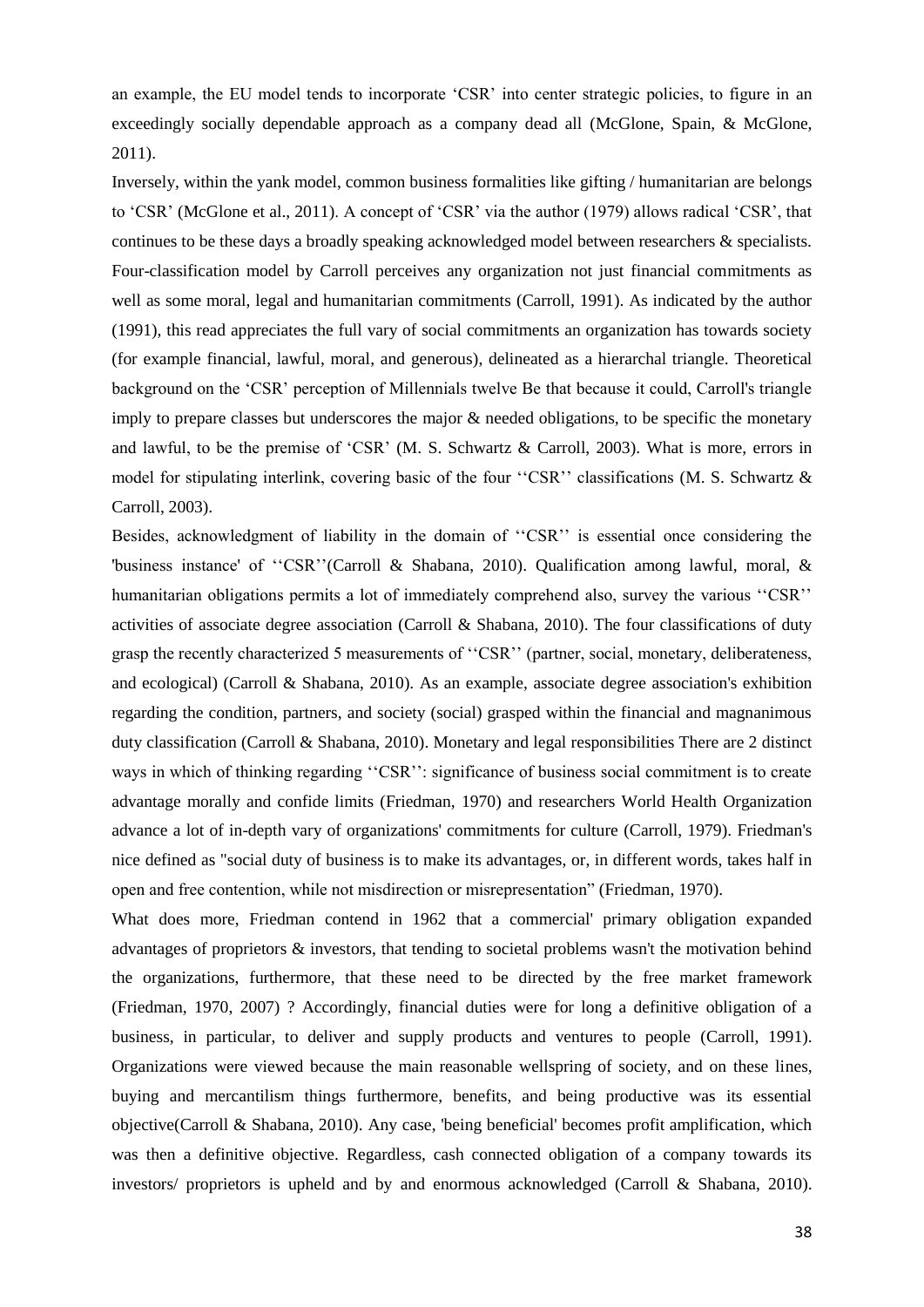Agreeing to Carroll's pyramid, the financial obligation is that the premise upon each different duty [\(Carroll, 1991\)](#page-16-7).

Some of the principal monetary components, as characterized via the author (1991), are being productive, maintaining a solid serious position, and dealing with calculated. Further, this means a company cannot get by while not gainfulness and in this manner would not have the choice for doing other obligations. When any company executes the legal business, it does agreement with public[\(Carroll, 1991\)](#page-16-7). There are not much contradiction between legal business and lawful duties [\(Carroll & Shabana, 2010\)](#page-16-8). From a viewpoint, ( [De Schutter \(2008\)](#page-16-10) demanded for directed ''CSR'' system because business instance of ''CSR'' depends on the suspicions of the market and business condition. Limiting assessments guarantee that it is primarily based upon partner the executives that advances growing or evolving laws, 'CSR' need to stay willful.

#### **Personal Values:**

Personal value means permanent thoughts, prescriptive or proscriptive belief about things and matters which show the behavior in favor or against of any existence. These believes or values surpasses behavior and attitude towards things and conditions; it is a customary that guide or instruct and defines actions or steps, philosophy, presentations of self to others, assessments, findings, legitimizations, examinations of self with others, and endeavors to impact others. Qualities fill in as adjestive, personality protective, information, and self-fulfilling prophecies capacities [\(Rokeach,](#page-18-4)  [1973\)](#page-18-4). The investigation of qualities has generally had its underlying foundations in philosophy as the investigation of axiology and can be followed back to the lessons of Socrates, Plato, and Aristotle as ideals morals [\(Hemingway, 2005\)](#page-17-6). Many of the characteristics of human beings have been depicted as " things of the psyche that are related to the image that individuals have of what they call "the grand life" [Rescher \(1969\)](#page-18-5) . In this way, Wright connected the idea of significant worth with moral belief system, which he said was worried about the beliefs about what's up and the qualities that characterize the optimistic objectives throughout everyday life'' [\(Hemingway, 2005\)](#page-17-6). "standards of conduct" are introduced as a means of introducing values [\(Hattrup, Mueller, & Aguirre, 2007;](#page-17-7) [Hemingway, 2005\)](#page-17-6), shaped as a result of incentive, penalty, or deprivation; mostly from our folks which can be changed or re-ordered as a result of our expertise [\(Rokeach, 1973\)](#page-18-4). Firstly, in shaping our sense of self and eventually, as Associate in Nursing aid to our survival. Solitary standards handle fulfillment, delight, heat associations, self-actualization, respect from others, fun and delight of life, security, certainty, and a way a way. These standards zone unit a significant start in mind examination, that has been attracting significant idea in the composing engraved as of late because of because of have impacts at totally unexpected levels and encouragement the vast majority's practices [Hemingway \(2005\)](#page-17-6). [Parsons and Shils \(1951\)](#page-18-6) depict Personal values as an express or irrefutable commencement of what is beguiling. Individual characteristics region unit during this way fundamental life goals or tips approach as guiding principle for a mind-blowing duration [\(Rokeach,](#page-18-4)  [1973\)](#page-18-4). In sync with [Williams Jr \(1968\)](#page-19-4), personal characteristics can continue as tendency principles or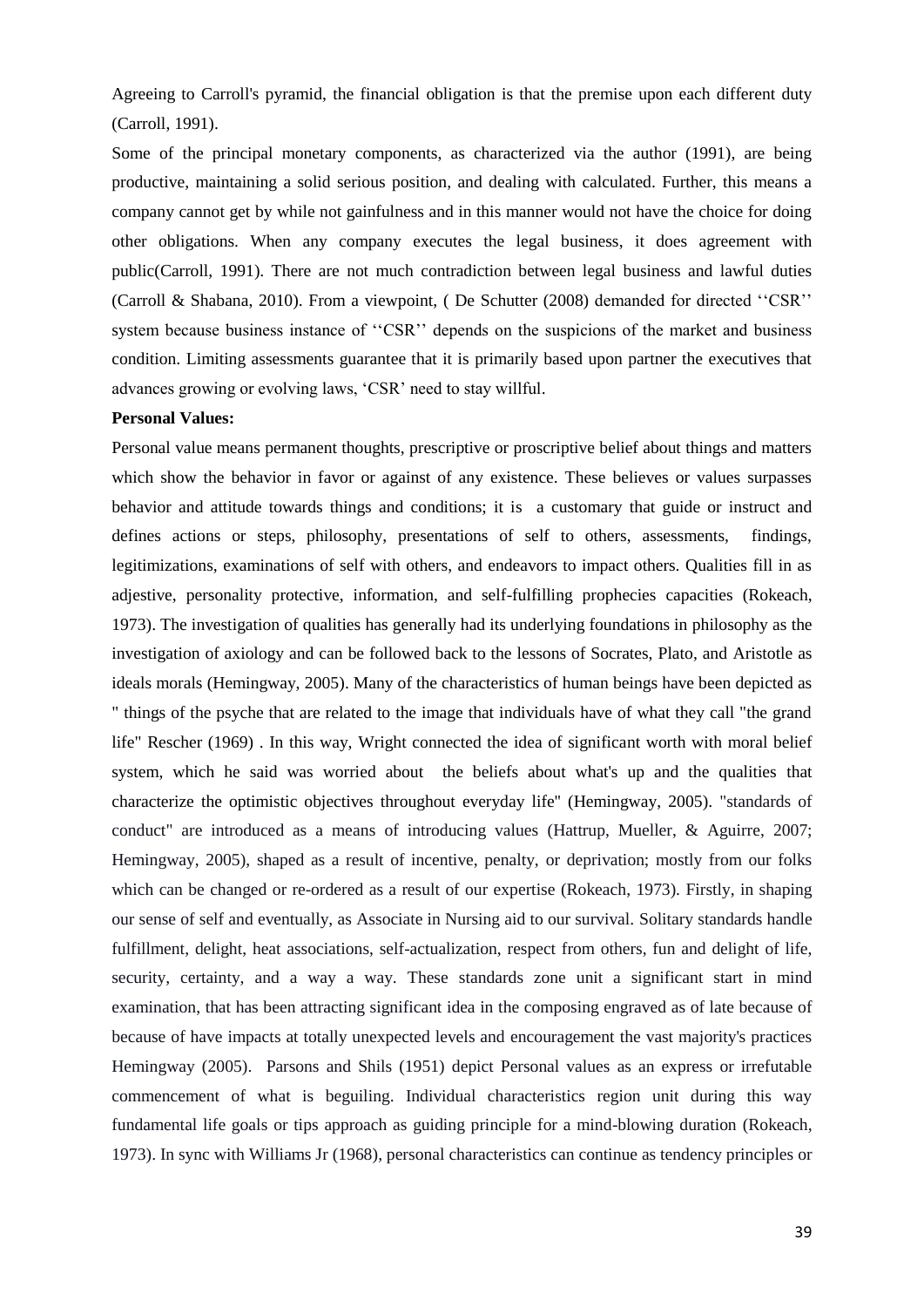styles because of characteristics typify encapsulate feature, operative, and steering points, when completely thought through, will become rules for choices, tendencies, and determinations.

## **Religious Orientation:**

Religion considered as a trust in an exceeding godly being that delivers a vow to follow sure values [\(McDaniel & Burnett, 1990\)](#page-17-8). Except taking part in human lives during a key act in humans' lives, certainty what is more offers on in any case individuals should live and expect an essential half in individuals' perused of or tries to deal with organizations' social commitment [\(Brammer, Williams, &](#page-15-2)  [Zinkin, 2007;](#page-15-2) [Graafland, Kaptein, & Mazereeuw-van der Duijn Schouten, 2006\)](#page-17-9). Certainty is accepted of huge amounts of any culture, which figures basic characteristics in individuals' psychological part structure that control their direct [\(Delener, 1994\)](#page-16-11). Religion, all through this way, guides human exercises and has explicit results [\(Verma & Singh, 2016\)](#page-19-5) .

## **Political Ideology:**

In social Studies, political thoughts and concepts could be a certain game plan of brilliant objectives, principles, doctrines, dreams or photos of a turn of events, establishment, grouping or massive bunch that explains regardless, society should work and offers some political and social organize an unequivocal social solicitation. Political science and philosophy examination have given substantial encounters into the an aspect of a piece of play in individuals' characteristics [\(Halpern, 2008;](#page-17-10) [Rosenberg, 1956\)](#page-18-7). Political theory is once during a while portrayed out as a social event of interlocked mindsets and characteristics with respect to the get-together and consequently the that} ways that all through which these ought to be stressed to be confined [\(Jiang, Zalan, & Tse, 2013\)](#page-17-11). [Burris \(2001\)](#page-16-12) identified concepts of politics entailed in the peoples in earlier ages. These feelings found in youth as well as in folks unexceptionally, conveyance with respect to the occasion of constant political characters. Political thoughts of youths have its establishments in constant manner styles which recurrent fundamental, mental feature mental part. CEOs political ways of thinking are similarly consistent and trustworthy and proclivities control support the 'CSR' execution in firms. Jost (2006) extra raises that political conviction framework helps explain why individuals interface approaching practices. The cited author argues that excellence versus basic privileges or profuse versus moderate methods of reasoning has been the most corroboratory than the improved way of portraying political mindsets for very. Profuse individuals region unit extra with respect to social balance and extra possibly to be sensitive to general problems and to explicit like tight choice, societal change, civil rights, and during this way the air. In distinction, moderate individuals underscore quality, veneration aimed to force, and associations' desires [\(Gupta, Briscoe, & Hambrick, 2017;](#page-17-12) [McClosky & Zaller, 2013\)](#page-17-13).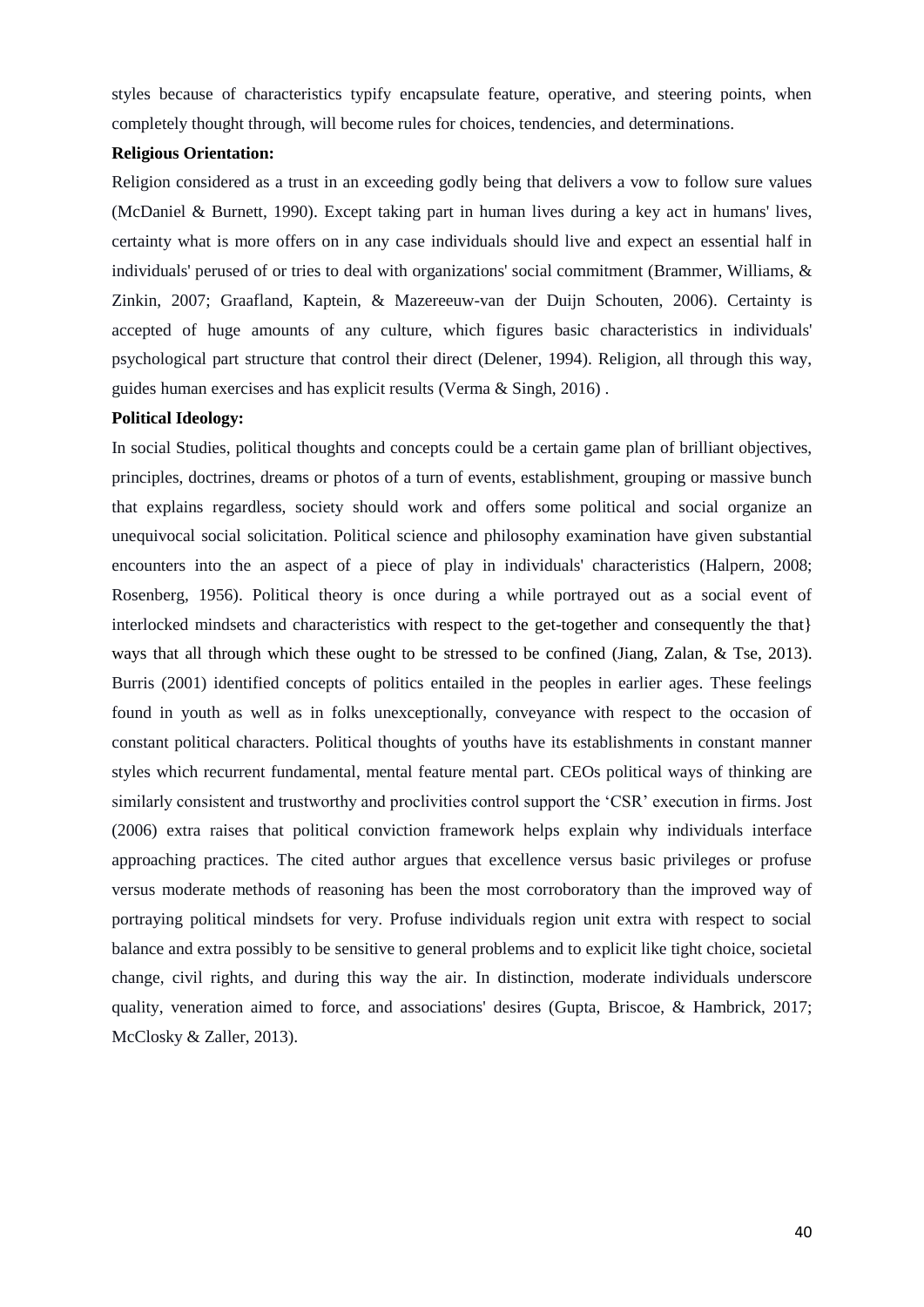#### **Theoretical Framework**:



#### **Link between Personal Values and CSRO:**

Personal Values numerous elective approaches to managing singular characteristics are created, together with the look-over of characteristics (LOV) tool created and pragmatic which introduced by earlier hypothetical structures [\(Maslow, 1981\)](#page-17-14). Singular characteristics consolidate a sentiment of getting a spot, enthusiasm, heat associations, smugness, respect from others, fun and joy for the length of standard day-to-day existence, security, certainty, and sentiment of accomplishment. These characteristics area unit an essential thought in social mind science, which has been attracting tremendous thought within the composing circulated beginning late considering the effects of these characteristics are different at various level completely and result in the Brobdingnagian majority's practices [\(Hemingway, 2005\)](#page-17-6).

Singular characteristics define as an unequivocal or understood starting of what's beguiling [\(Parsons](#page-18-6)  [& Shils, 1951\)](#page-18-6). Singular characteristics area is unit on these lines noteworthy life targets or standards that approach as elementary beliefs for an incredible length [\(Rokeach, 1973;](#page-18-4) [S. H. Schwartz, 1994b\)](#page-18-8) in step with [Williams Jr \(1968\)](#page-19-4), singular characteristics will fill in as tendency models or models since values incorporate mental, incredible, and directional points that, once wholly thought-about, will become measures for selections, tendencies, and selections. Individuals' practices result from robust motivations in unequivocal conditions, that area unit for the foremost half forced by close to and pricey feelings and characteristics [\(Hemingway, 2005;](#page-17-6) [Parashar, Dhar, & Dhar, 2004;](#page-18-9) [Williams Jr,](#page-19-6)  [1979\)](#page-19-6) in like manner battle that singular characteristics sway human acknowledgments and practices as these incorporate a section of judgment that chooses acknowledged practices and emotions regarding what's right, satisfactory, or appealing. In step with the higher than bits of knowledge, singular characteristics area unit associated with practices and characteristics have a coordinative limit. Thusly, the going with investigation hypothesis projected for this examination: H1. The individual estimations of leading-edge instruction understudies sway their CSRO.

**H1:** *Personnel values significantly link with CSRO*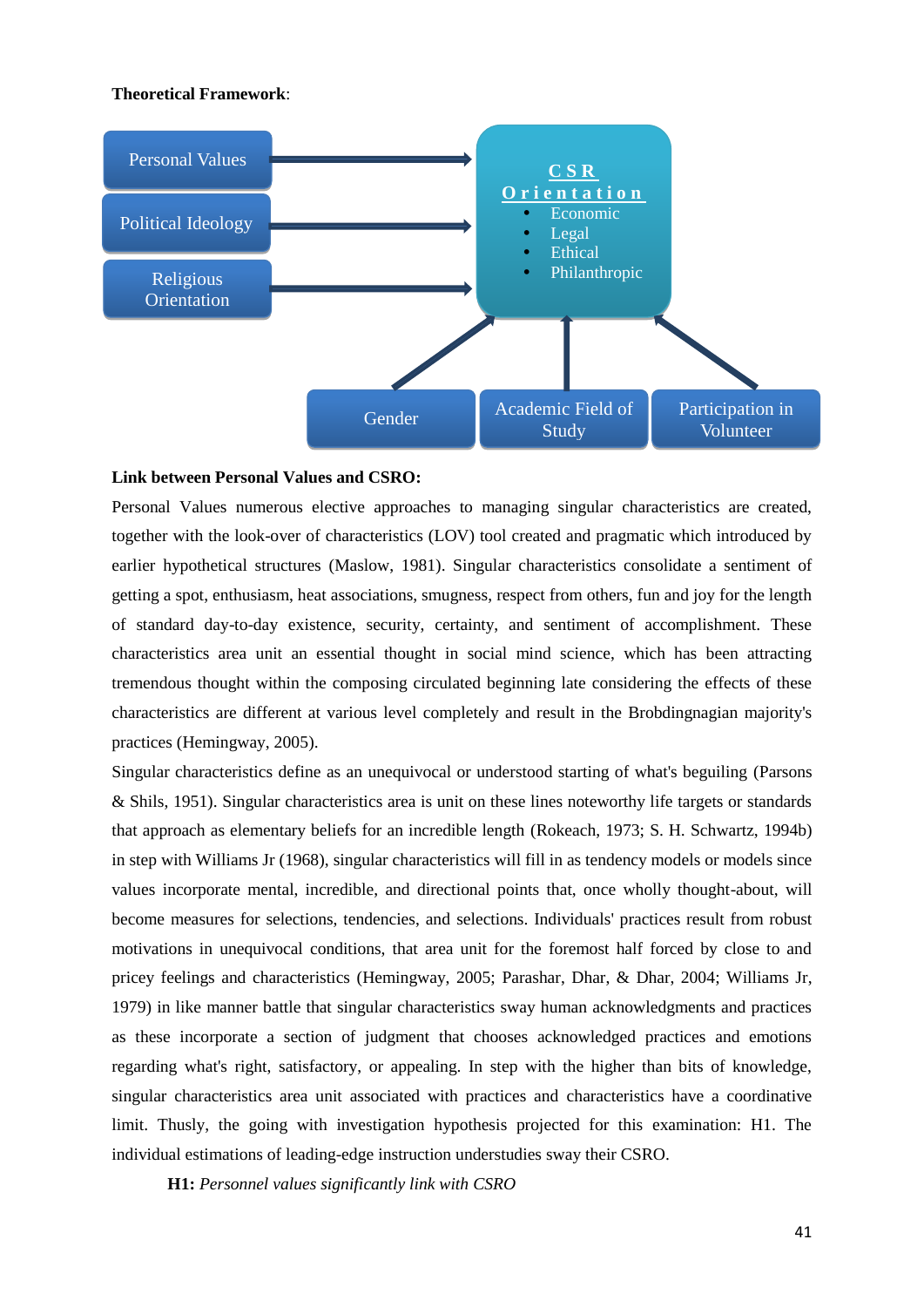# **Link between Religious Orientation and CSRO:**

Spiritual emotions, feelings and instructions which are being pledged by anyone to act upon on given sure standards physically and cordially in a true sense are considered as religion. Religion is considered as religion, nothing can replace it [\(McGlone et al., 2011\)](#page-18-2). Apart from assumptive a key job in people's lives, faith likewise offers rules on however folks ought to live and assumes a major job in people's read of or endeavors to direct associations' social duty [\(Verma & Singh, 2016\)](#page-19-5); mythical creature and Sun, 2018). As per Cornwell et al. (2005), faith is viewed as a set of any culture, that shapes have important qualities in people's intellectual structures that impact their conduct [\(Delener,](#page-16-11)  [1994\)](#page-16-11).

Human beings follow the religion instructions to perform activities which gives outcomes and better results [\(Brammer et al., 2007;](#page-15-2) [Verma & Singh, 2016\)](#page-19-5). As the rigidness can never organize organizations' duties in associate degree sudden manner, nonetheless, these people can normally, work captivated with additional in-depth originations of 'CSR' than nonreligious folks do. During this manner, faith will reasonably be contended to be important as so much nearly as good problems and therefore the qualities folks keep in mind for his or her psychological structure [\(Delener, 1994\)](#page-16-11), on these lines poignant human practices [\(McDaniel & Burnett, 1990\)](#page-17-8). Current research supported by these ideas in hypothesizing to explore more about religion linkage with 'CSR'. Current graduates and latest syllabus with a religion strict direction be part of additional noteworthy significance to humanitarian duty.

#### **H2:** *Religious orientation significantly link with CSRO*

#### **Link between Political Ideology and CSRO:**

Social science and political brain analysis have given important bits of data for people's qualities which works for the philosophies of politics [\(S. H. Schwartz, 1994a\)](#page-18-10). A diplomatic belief system commonly characterized as heaps of interconnected views and qualities concerning cultural problems and therefore the manners by that these should be taken care of [\(Tedin, 1987\)](#page-18-11). Burris (2001) reports that political philosophies can normally be framed right off the bat in people's lives, and these convictions square measure overtimes children guardian's communicates, prompting an arrangement of committed dogmatic personalities. The grown-up political belief system has its underlying foundations in stable character styles that mirror elementary, sacred psychological inclinations. Consequently, (CEOs) political belief systems square measure typically steady and enduring, and their tendencies impact 'CSR' activities in the organizations [\(Chin, Hambrick, & Treviño, 2013\)](#page-16-13).

Jost (2006) additionally calls attention to its political belief system clarifies why folks participate in specific practices. The referred to creator offended which depicts the difference between right and wrong or freedom and limited belief system, whenever efficient methodology of composition political views for over two hundred years. Liberal folks square measure more and more troubled concerning social equality and guaranteed to delicate common public problems and particular problems, for instance, tight selection, social modification, basic human or social rights, and facts [\(Chin et al.,](#page-16-13)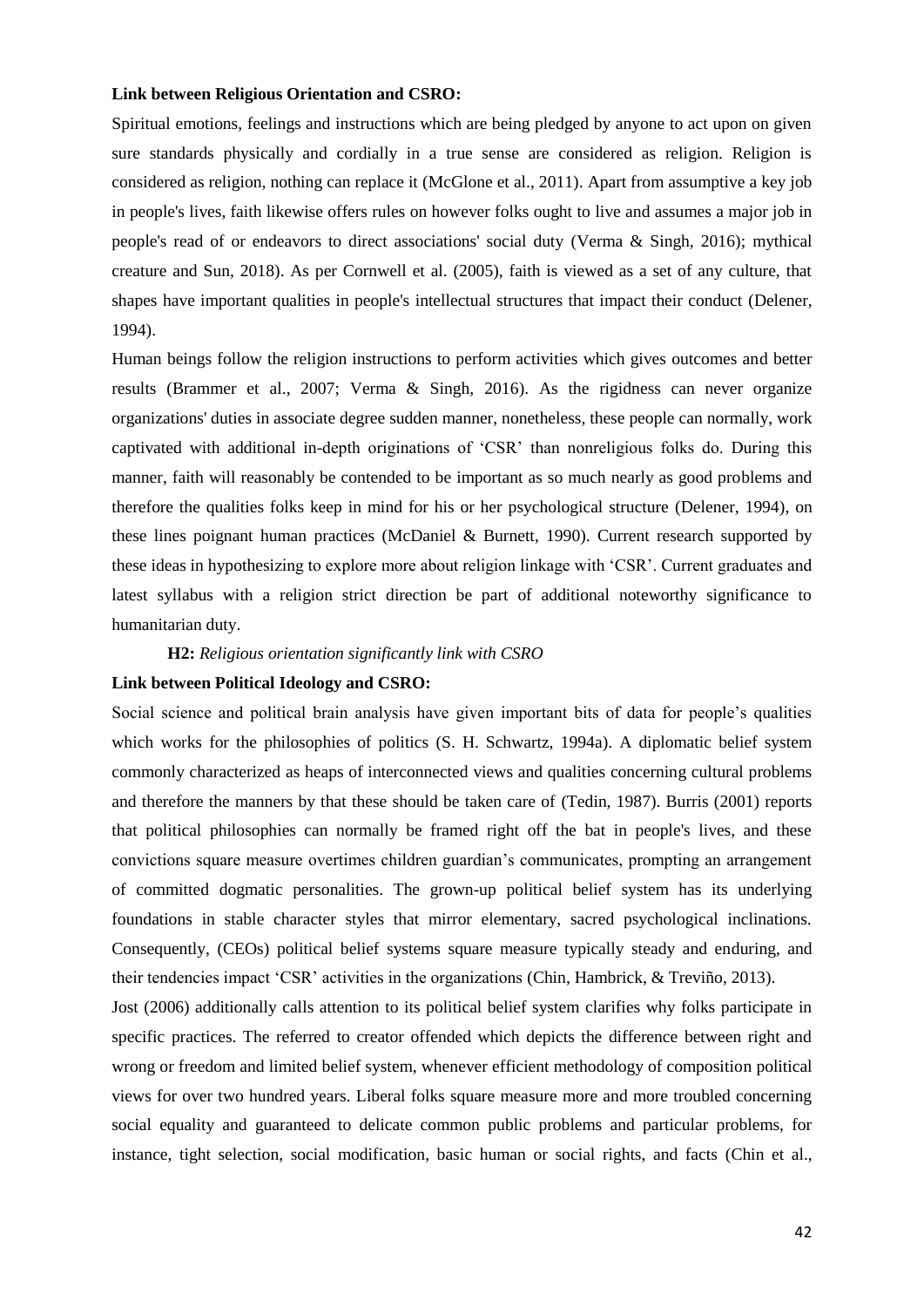[2013\)](#page-16-13). Conversely, traditionalist folks stress strength, regard for power, and organizations' wants [\(Gupta et al., 2017\)](#page-17-12).

As indicated by [\(Tetlock, 2000\)](#page-19-7), reformer executives contemplate the importance of claim about anything is less than the worthy interest or rights of property and settle stress manufacturing capitalist material resource is that the most skillful methodology. More and more liberal CEOs, withal, settle for that organizations have to be compelled to be more and more troubled concerning society's wants. what is additional Dunlap et al. (2001) and Li et al. (2011a, b) stress that political philosophies and community and moral practices square measure squarely connected in lightweight of the very fact that completely different investigations have uncovered that politically liberal folks square measure additional troubled concerning social and ethical problems than politically reformer folks square measure [\(Jorge & Peña, 2014\)](#page-17-15). Given the on top of declarations, the concomitant exploration theory planned for the present investigation.

**H3:** *Students with liberal Political Ideology have significant link with CSRO*

#### **RESEARCH METHODOLOGY**

Quantitative approach with descriptive and correlational design is opted to substantiate the research objective. The underlying reasons to choose descriptive and correlational is because the predictors cannot be manipulated in artificial and natural setting, thereby classifying social, political and religious could be linked with CSR orientation with existing knowledge. Business students are selected as target population because they are potential future managers belonged to four higher education institutes of Quetta Pakistan. Population size is approximately 25000 corresponding on 95% confidence interval and 5% margin of error for population of 25000, the estimated sample size was 380. The self-administered questionnaire was distributed among the last semester students through convenience sampling approach.

#### **Measures:**

CSR orientation: It was measure based on Aupperle (1985) scales which have ten items and each have four statements. It is considerable scale by Smith [\(Smith, Wokutch, Harrington, & Dennis, 2001\)](#page-18-12) that is volatile for the different shareholders interest and applications. Therefore its used is much more and many people and countries utilized it [\(Burton & Goldsby, 2009\)](#page-16-2); [Crane et al. \(2019\)](#page-16-6). To measure the personal values, LOV instrument will be used which is prepared and applied by [\(Kahle, 1986\)](#page-17-16) based on the theoretical frameworks of [\(Aguilera, Rupp, Williams, & Ganapathi, 2007;](#page-15-3) [Feather, 1975;](#page-16-14) [Maslow, 1981;](#page-17-14) [Rokeach, 1973\)](#page-18-4) having 10 items.

Personal values: The LOV instrument, created and utilized by Kahle (1986) and Kahle and Kennedy (1988), was used to measure personal values based on Maslow (1954), Rokeach (1973), and Feather (1973) theoretical frameworks (1975). A 9-item scale and a Likert scale ranging from 1 (without any importance) to 9 (very important) were used in this study to measure this trait. There was a strong emphasis on a sense of belonging and enthusiasm, as well as warm connections, self-fulfillment, acceptance from others, and a sense of success.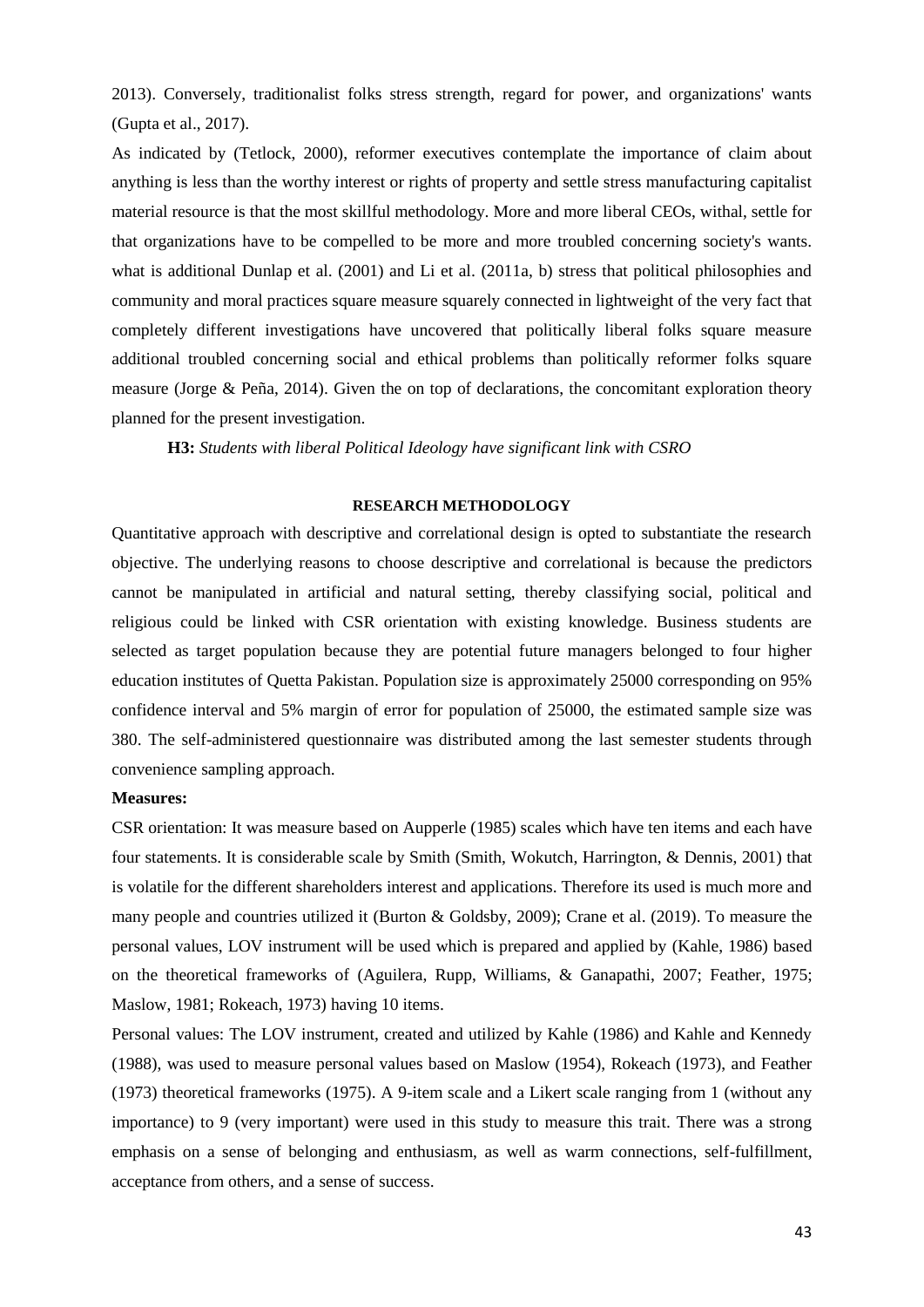Religious Orientation: Revised Scale (also known as Intrinsic/Extrinsic-Revised Scale) of Gorsuch and McPherson (1989) was used which was modeled on the Religious Orientation Scale developed by Allport and Ross (1967). This scale measures two different aspects of religious orientation intrinsic religious orientation and extrinsic religious orientation. Of the 14 items, the 08 items measuring intrinsic religious orientation (e.g., "I enjoy reading about my religion."), six items measuring extrinsic religious orientation (e.g., "I go to masjid/temple/church mostly to spend time with my friends."). A five-point response scale was used, ranging from 1 (strongly disagree) to 5 (strongly agree), with higher scores indicating higher levels of religious orientation.

Political Ideology orientation: In order to gauge respondents' inclination towards political ideology, the one item was used i.e. I follow the liberal, conservative and other political ideology in my life.

Correlation, t-tests, analysis of variance and ordinal least regression were carried out to determine what influences students' CSRO (ANOVA). In order to conduct the various analyses, IBM SPSS Statistics version 21 software was used.

# **ANALYSIS**

Sample characteristics reflect that 370 students participated in research out of which 172 (47%) were male representing 70% undergraduate and 30% were graduate. Remaining 198 (53%) were female presenting 70% undergraduate and 30% graduate. Further age data reflects that age category 18-22 years (70%) showing 95% undergraduate and 23-28 age category reflects 44% undergraduate and 66% were graduate. Overall data is having normality in terms of population representation. Table 1

| <b>Characteristics</b> |          | Undergraduate | <b>Graduate</b> | <b>Total</b> |
|------------------------|----------|---------------|-----------------|--------------|
| Gender                 | Male     | 120 (69%)     | 52 (31%)        | 172          |
|                        | Female   | 138 (70%)     | 60(30%)         | 198          |
| Age (years)            | 18-22    | 182 (95%)     | 8(5%)           | 190          |
|                        | 23-28    | 66 (44%)      | 84 (56%)        | 150          |
|                        | Above 28 | 10(33%)       | 20 (67%)        | 30           |

*Sample distribution* 

H1: Personnel values are linked with CSRO dimensions (Economic, legal, ethical and Philanthropic) To test H1, ordinal least regression analysis approach was opted because the natures of variables are categorical. First correlation results (see table 2) show that sense of belongingness is positivesignificant with ethical dimension (.149\*\*), excitement is positive-significant with economic dimension (.255\*\*) and negative-significant with ethical dimension (-.123\*), warm-relationship is positive-significant with economic and ethical dimension (.155\*, .102\*) and negative-significant with legal dimension (-.165\*), self-fulfillment is negative-significant with philanthropic dimension (- .111\*). The respect of others, fun-enjoyment, security, self-respect and sense of accomplishment don't have significant relationship with all dimension of CSR.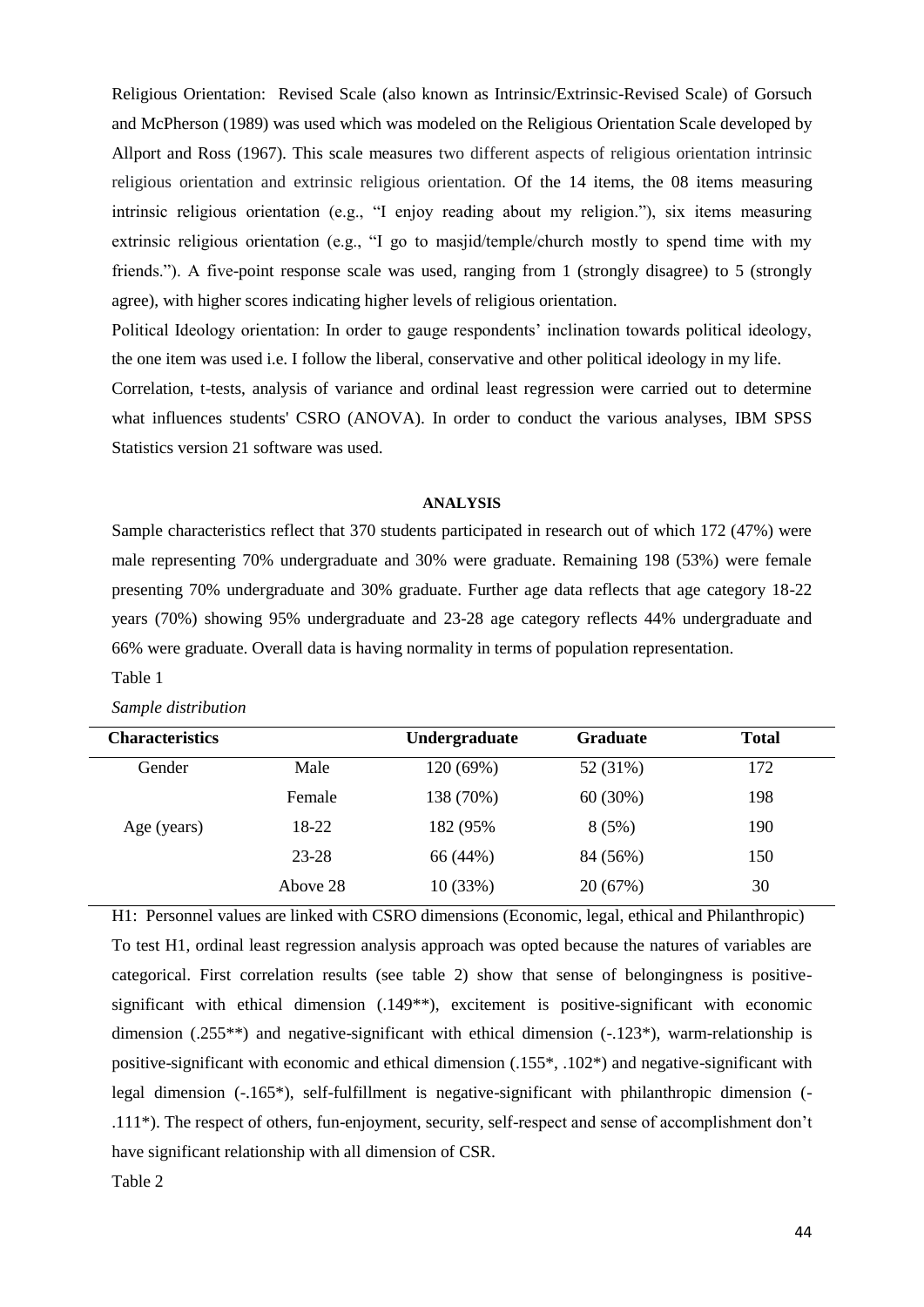| <b>Personal Values</b>  | <b>CSRO Dimensions</b> |            |                |               |
|-------------------------|------------------------|------------|----------------|---------------|
|                         | <b>Economic</b>        | Legal      | <b>Ethical</b> | Philanthropic |
| Sense of Belongingness  | $-.042$                | $-.100$    | $.149**$       | $-.059$       |
| Excitement              | $.255***$              | $-.049$    | $-.123*$       | .058          |
| Warm Relationships      | $.155***$              | $-.165***$ | $.102*$        | $-.055$       |
| Self-fulfillment        | .098                   | $-.044$    | .053           | $-.111*$      |
| Respect of others       | $-.065$                | .067       | $-.036$        | .015          |
| Fun and Enjoyment       | $-.048$                | .033       | $-.041$        | .062          |
| Security                | $-.068$                | $-.004$    | .036           | .007          |
| Self-respect            | $-.072$                | $-.005$    | .011           | $-.001$       |
| Sense of accomplishment | .040                   | $-.027$    | $-.010$        | .024          |

*Correlation values between personnel values and CSR orientation* 

Second those predictors (sense of belongingness, excitement, warm relationships, self-fulfillment) having correlation with CSRO dimension were added in ordinal logistic regression analysis. Model Fit indicators (Chi-square, Pearson goodness of fit) reflect that personnel values are having significant classification with economic, legal, ethical and philanthropic dimensions of CSRO (see table 4). The estimates reflect that if sense of belongingness increases than economic dimension are and legal dimension are positively attained but ethical dimension is negatively reduced. Further estimates of excitement depict that when excitement is increased the economic and philanthropic dimensions are negative but legal and ethical aspects are increased. Moreover, estimates of warm-relationship reflect that if warm-relationship increased then economic and ethical dimensions are decreased but legal and philanthropic are increased. Furthermore, the estimates of self-fulfillment show that if self-fulfillment is increased the economic and ethical dimensions are decreased but legal and philanthropic are increased. Overall results show that those aspects having inclination towards other societal actors and organizations (sense of belongingness, excitement, warm relationships) are more tilled towards economic and ethical aspects, whereas inner-self oriented aspects (self-fulfillment ) is more inclined towards legal and philanthropic aspects. Hence the hypothesis i.e. personnel values are linked with CSRO dimension is accepted.

# Table 3

*Model Fit Indicators for personnel values and CSR orientation* 

|                         |                        | <b>Ordinal Least Regression</b>                                                                               |               |                |  |
|-------------------------|------------------------|---------------------------------------------------------------------------------------------------------------|---------------|----------------|--|
| <b>Values</b>           | <b>CSR Orientation</b> | <b>Model Fit (p-value)</b><br>Goodness of Fit $(p-value<.05)^*$<br>$<0.05)*$<br><b>Deviance</b><br>Chi-square |               |                |  |
|                         |                        |                                                                                                               |               | <b>Pearson</b> |  |
|                         | Economic               | 53.466 (.000)*                                                                                                | 27.07(.168)   | 33.184(.004)*  |  |
| <b>Personnel Values</b> | Legal                  | $23.141(.003)*$                                                                                               | 47.226(.000)* | 39.344(.002)*  |  |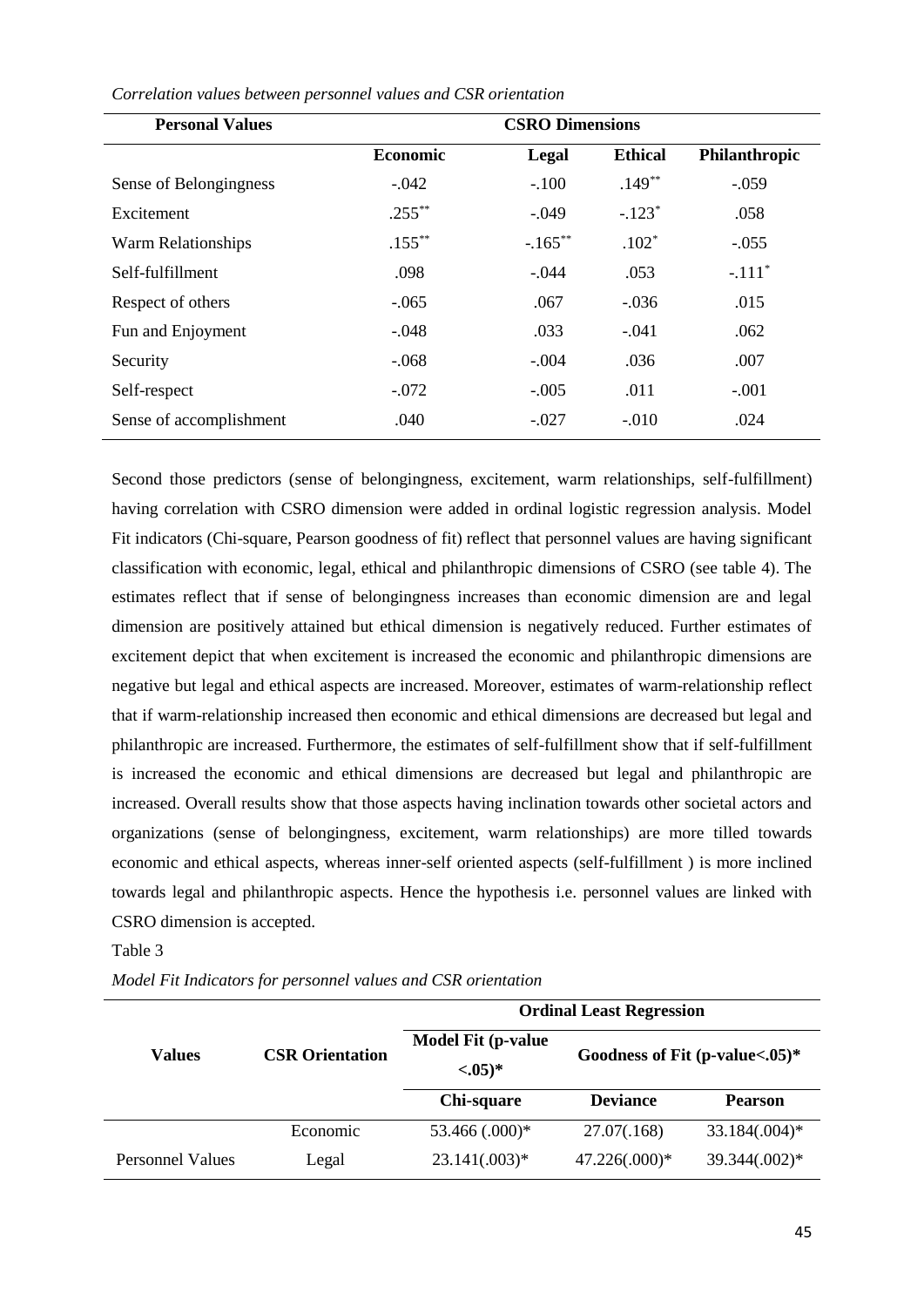| Ethical              | $23.477(.003)*$  | 59.988 (.000)* | $51.178(.000)*$ |
|----------------------|------------------|----------------|-----------------|
| <b>Philanthropic</b> | $22.823(.004)^*$ | 9.558(.921)    | 5.877(.994)     |

# Table 4

*Estimates of personnel values and CSR orientation* 

| <b>CSR</b>          | <b>Ordinal Least Regression</b> |                  |  |
|---------------------|---------------------------------|------------------|--|
| <b>Orientations</b> | Estimate $(p<.05)^*$            | <b>Wald Test</b> |  |
| Economic            | 3.491 $(.00)*$                  | 7.36             |  |
| Legal               | $.774(.058)*$                   | 3.591            |  |
| Ethical             | $-.993(.005)*$                  | 7.775            |  |
| Philanthropic       | .827(.269)                      | 1.224            |  |
| Economic            | $-2.48(.000)*$                  | 25.25            |  |
| Legal               | $.205(.59)*$                    | .284             |  |
| Ethical             | $1.343(000)*$                   | 12.385           |  |
| Philanthropic       | $-1.121(.021)$ *                | 5.358            |  |
| Economic            | $-2.379(.000)*$                 | 13.89            |  |
| Legal               | $2.653(.003)*$                  | 8.900            |  |
| Ethical             | $-1.153$ $(.009)*$              | 6.853            |  |
| Philanthropic       | 2.618(.080)                     | 3.066            |  |
| Economic            | $-1.66(.030)*$                  | 4.64             |  |
| Legal               | .399(.420)                      | .639             |  |
| Ethical             | $-.862(.049)*$                  | 3.886            |  |
| Philanthropic       | 23.145(099)                     | .000             |  |
|                     |                                 |                  |  |

**H2:** Religious Orientation is linked with CSRO dimensions (economic, legal, ethical and philanthropic)

To test H2, ordinal least regression analysis approach was opted because the natures of variables are categorical. First correlation results (see table 5) show that religious orientation is positive and significant with economic dimension (.255<sup>\*\*</sup>), positive and significant with legal aspects (.337<sup>\*\*</sup>), positive and significant with ethical (.284\*\*) and positive and significant with Philanthropic (.282\*\*). Further results of ordinal regression show that the religious orientation is fit with all dimensions of CSRO (economic, legal, ethical and philanthropic). The estimates of religious orientation (low) show that when there is low level of religious orientation then economic and legal aspects are increased as compare to high level of religious orientation where legal, ethical and philanthropic aspects are positive-significant. Thus the H2 i.e. religious orientation is linked with CSRO dimension is accepted. Table 5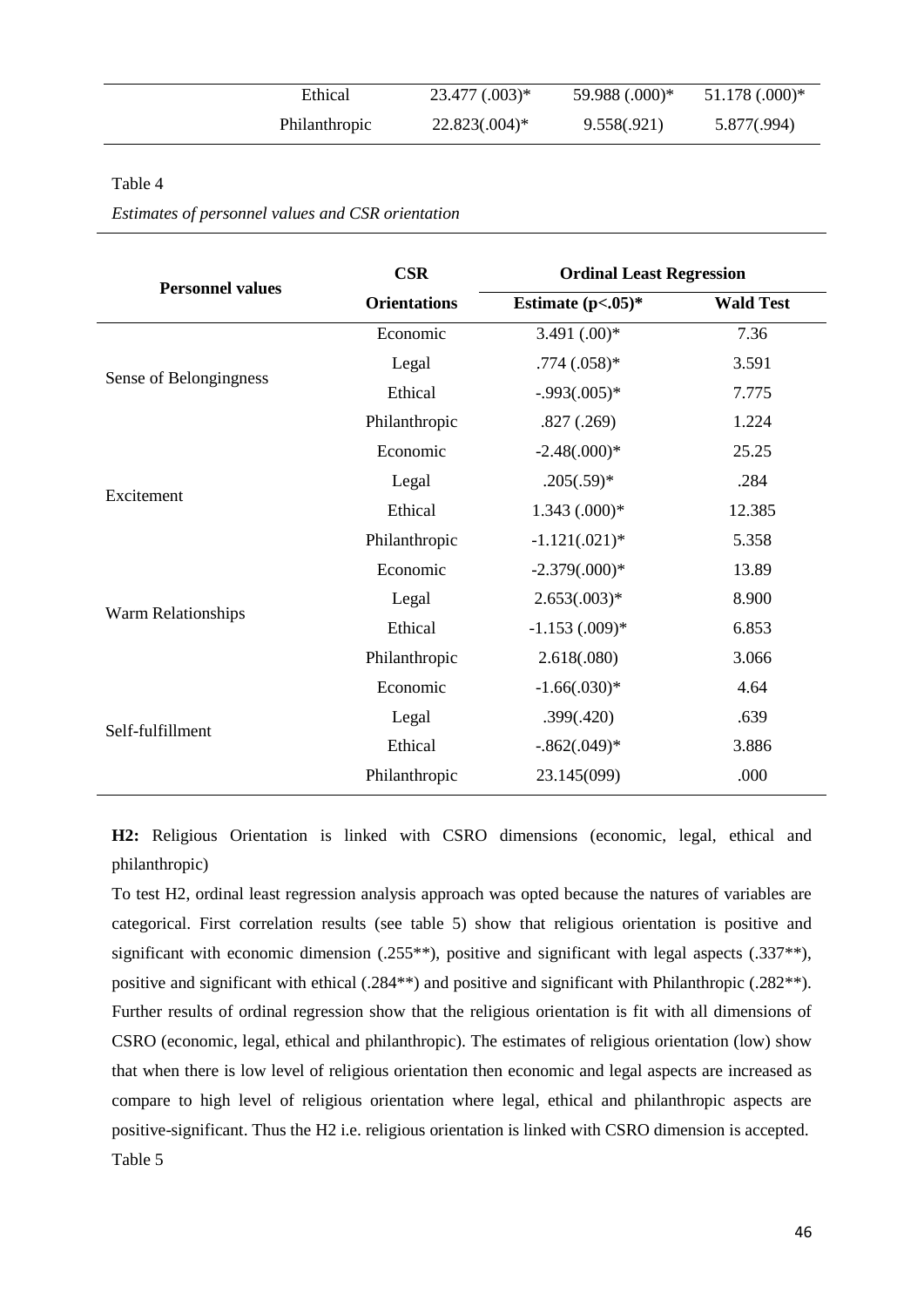|  |  |  | Correlation values of religious orientation and CSR orientation |  |  |
|--|--|--|-----------------------------------------------------------------|--|--|
|--|--|--|-----------------------------------------------------------------|--|--|

|                          | <b>Economic</b> | Legal    | <b>Ethical</b> | <b>Philanthropic</b> |
|--------------------------|-----------------|----------|----------------|----------------------|
| Religious<br>Orientation | $.255**$        | $.337**$ | $.284**$       | .282**               |

# Table 6

*Model Fit Indicators of religious orientation and CSR orientation*

|                          |                        | <b>Ordinal Least Regression</b>         |                                   |                |  |
|--------------------------|------------------------|-----------------------------------------|-----------------------------------|----------------|--|
| <b>Values</b>            | <b>CSR Orientation</b> | <b>Model Fit (p-value)</b><br>$<0.05)*$ | Goodness of Fit $(p-value<.05)$ * |                |  |
|                          |                        | Chi-square                              | <b>Deviance</b>                   | <b>Pearson</b> |  |
|                          | Economic               | 45.350 (.000)*                          | 17.96(.99)                        | 8.96(.28)      |  |
| Religious<br>Orientation | Legal                  | $42.194 \ (0.000)*$                     | 20.48(.88)                        | 14.97(.56)     |  |
|                          | Ethical                | 58.538 (.000)*                          | 23.14(.98)                        | 17.35(.66)     |  |
|                          | Philanthropic          | 38.484(.000)*                           | 15.86(.99)                        | 11.35(.88)     |  |

# Table 7

*Estimates of religious orientation and CSR orientation* 

|                              | <b>CSR</b>          | <b>Ordinal Least Regression</b> |                  |  |
|------------------------------|---------------------|---------------------------------|------------------|--|
| <b>Religious Orientation</b> | <b>Orientations</b> | Estimate $(p<.05)^*$            | <b>Wald Test</b> |  |
|                              | Economic            | $2.197(0.00)*$                  | 22.426           |  |
| Low                          | Legal               | $2.151(.000)*$                  | 35.638           |  |
|                              | Ethical             | $-2.197(.000)*$                 | 22.426           |  |
|                              | Philanthropic       | 1.042(.86)                      |                  |  |
|                              | Economic            | 1.504(.06)                      | 3.545            |  |
|                              | Legal               | $1.226(0.000)*$                 | 18.937           |  |
| High                         | Ethical             | $1.504(.050)*$                  | 3.545            |  |
|                              | Philanthropic       | $2.286$ $(.000)*$               | 17.550           |  |

# **Discussion:**

The objective of this study was to classify the facets of personnel values, religious orientation and political ideology with different CSR dimensions (Economic, legal, ethical and Philanthropic). Findings revel novel relationships that are useful for theoretical and practical implications. The peroneal values i.e. sense of belongingness positively linked with economic and ethical dimension but negatively linked with ethical dimensions. Moreover, the excitement is positively linked with legal and ethical while negative with economic and philanthropic. Further warm-relationship reflect that if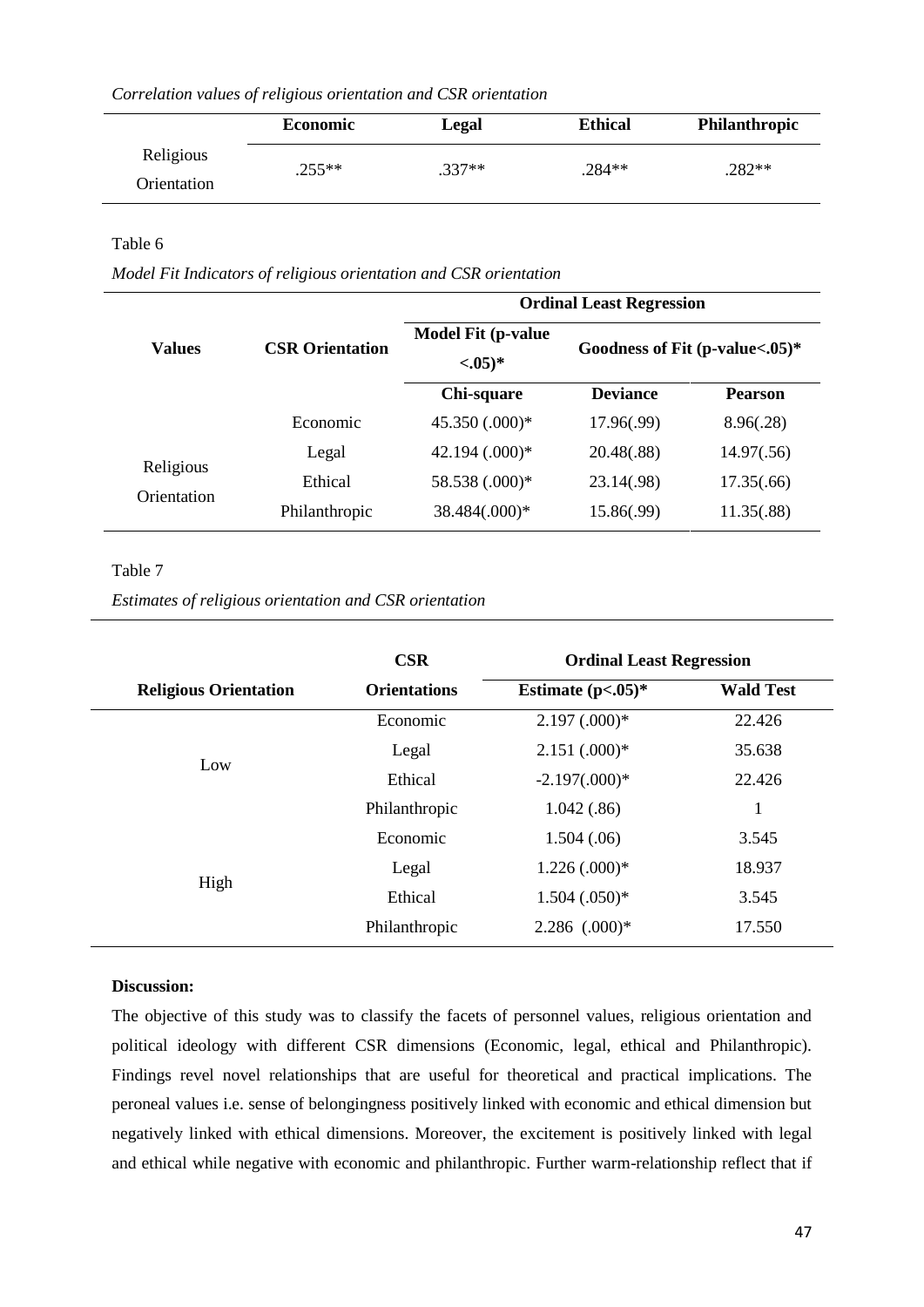warm-relationship increased then economic and ethical dimensions are decreased but legal and philanthropic are increased. The findings of self-fulfillment show negative link with the economic and ethical dimensions but positive link with legal and philanthropic. Overall the personnel inclination is towards the economic and legal while the social inclination is towards the ethical and philanthropic. The findings of this study are in line with earlier studies i.e. Schmidt and Cracau's (2018) study of German and Qatari business students and Van den Heuvel et al.'s (2014) research on Portuguese business students reflect that the values that are personally inclined are linked with economic while the generosity (social inclination) is linked with ethical and philanthropic dimensions of CSR. The findings from higher education institutes reflect that most of personnel values factor are internal oriented and having more influence of external religiosity that foster more ethical and economic orientation of CSR which is dire need of firms. These findings are accordance with Tang and Tang (2017) research where peoples' behavior are influence through factors like Gender, religion, and voluntarism. The earlier studies on gender in relation to CSR orientation reflect that females are more inclined towards ethical and philanthropic aspects while the male are more oriented towards the economic dimensions [\(Brusca, Labrador, & Larran, 2018;](#page-16-15) [Schmidt & Cracau, 2017;](#page-18-13) [van den Heuvel](#page-19-1)  [et al., 2014\)](#page-19-1). Our study also demonstrates the findings similar to these studies where female are inclined towards ethical dimensions and male are economic oriented. The earlier study conducted among Catholic religious orientation shows that those who follow their religion in daily life practices are more inclined towards the charitable duties, and low in religious orientation are more towards legal orientation. Our study also prove this argument from Islamic religious orientation where those who have extrinsic religious orientation are more inclined towards ethical and Philanthropic dimensions and those who are low inclination are directed towards the economic dimensions of CSR. The literature on this topic (i.e., religion's influence on CSRO) includes research on other religions, such as Islam [\(Sheikh & Beise-Zee, 2015\)](#page-18-14) or Hinduism [\(Verma & Singh, 2016\)](#page-19-5), and/or other countries, such as Pakistan [\(Sheikh & Beise-Zee, 2015\)](#page-18-14) or Indonesia [\(Arli & Tjiptono, 2018\)](#page-15-4). All of these research, however, came to the conclusion that those with a religious background have a stronger sense of social responsibility and altruism. According to Gillespie Finney et al.'s (2014) research, individuals who participate in volunteer activities and engage in community affairs have personal views and attitudes that are more strongly linked to generosity and sharing.

Interestingly in this study the impact of political ideology on CSR dimensions were not found significant. Contrary to our results, the earlier studies have found significant effect of political ideology on CSR orientation. The study was conducted where two groups were formed having high and low political ideological orientation. Results show that those who have high towards political ideological orientations are more inclined towards ethical dimension and those who have low political ideological orientation pay more attention to economic dimension of CSR. Personal values of warm connections, self-fulfillment, respect from others, and a sense of accomplishment as well as political views are a part of the ethical dimension for female students this category includes female, religious students with warm relationships and/or self-fulfillment values, who volunteer as a result. These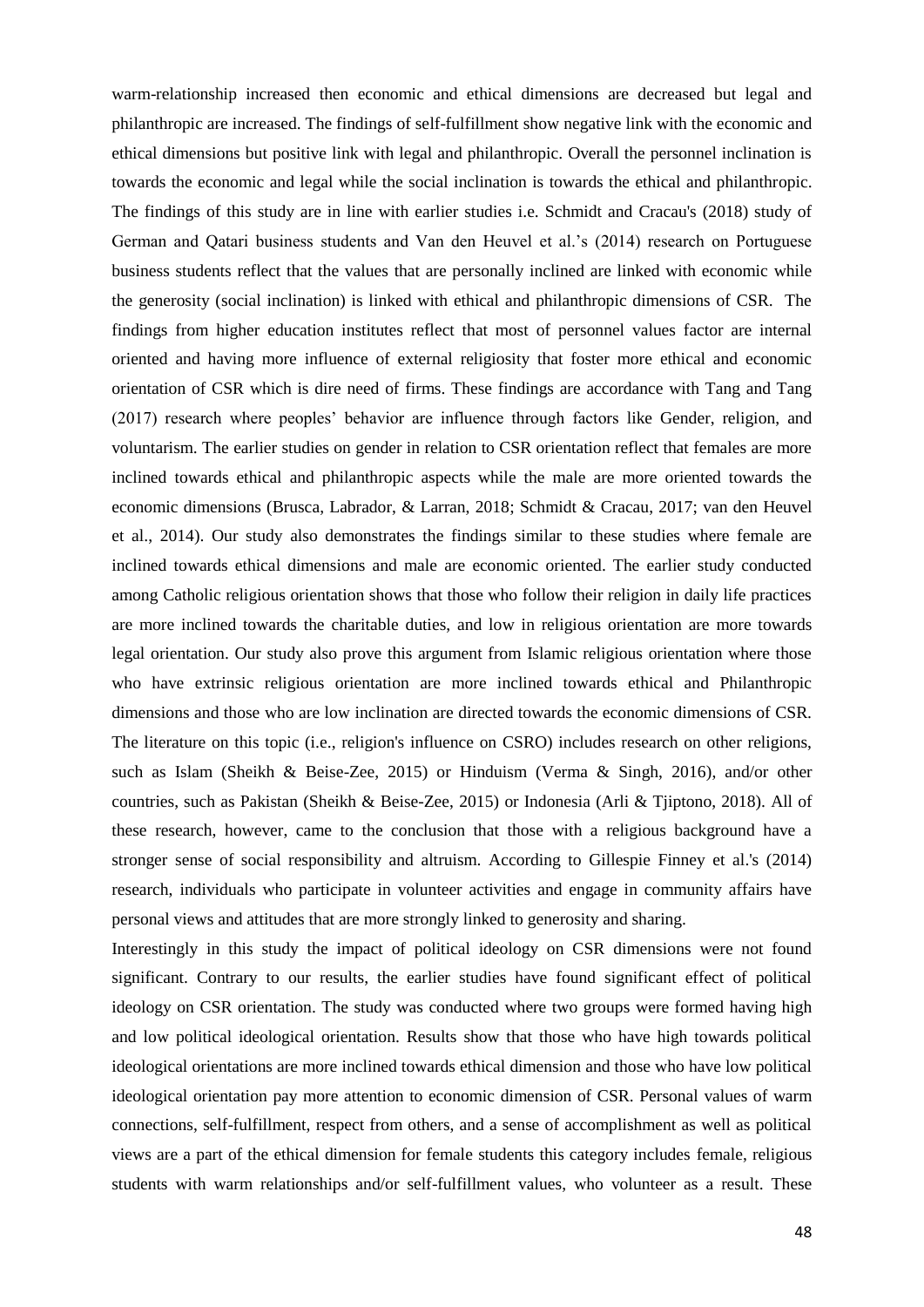profiles allow for a better understanding of students' features in relation to each of the CSRO dimensions that are defined. If we know how entrepreneurs and society as a whole will fare in the future, we may devise tactics that help strike a better balance between these four directions. Conclusions CSRO is critical for the future of society and business, thus educating students about the elements that influence it is critical as well.

#### **CONCLUSION**

This study concludes that the Personnel values and extrinsic religious orientation are significant factors for CSR orientation among business graduates. More importantly the personnel values that are linked with internal fulfillments are more inclined towards the economic and legal aspects while personnel values that are social orientated are best classified with ethical and philanthropic aspects. Moreover, those students who are high religious orientation are linked with ethical and philanthropic aspects and those having low religious orientation are inclined towards economic and legal aspects. Firms based on their approach towards CSR can select the students with relevant personnel values and religious orientations.

#### **Implications:**

This study, therefore, aimed to examine a number of factors that could affect the CSRO of students in higher education. Gender, religion, and volunteerism all appear to have an impact on at least one CSRO dimension, but only these factors have correlation values that support the research hypotheses, according to the findings. Additionally, this study indicated that CSRO's economic and legal dimensions are negatively influenced by CSRO's warm relationships, self-fulfillment, respect from other people, and a sense of success. They are more worried about their social and ethical duties, according to these studies. It is the responsibility of higher education institutions, which have the primary aim of educating and training individuals, to promote ethical and responsible behavior in students. There must be an increase in the use of education approaches that strengthen CSRO and provide students a better understanding of CSR dimensions in order to achieve this goal According to the findings of this study, students can do this by participating in CSR courses and volunteer activities, which not only help them enhance their personal abilities but also give them a better sense of social responsibility. Researchers should perform empirical studies on European citizens' social responsibility orientation in light of the inadequacies indicated in the existing literature, particularly university students' CSRO as these represent the future of society (e.g., entrepreneurs, consumers, officials, and policymakers). Scientific understanding about which factors most influence these pupils CSRO, as well as developing student profiles for each dimension, is the result of this research's findings. As a result, this study investigated a model that differed from the typical CSRO research in terms of the personal values examined. A better knowledge of the elements that drive CSRO and a broader approach to CSR among Quetta's higher education students is the result of this research, which offers empirical evidence to the existing literature. A deeper understanding of the elements that drive the CSRO can help those in charge of higher education institutions and those in the government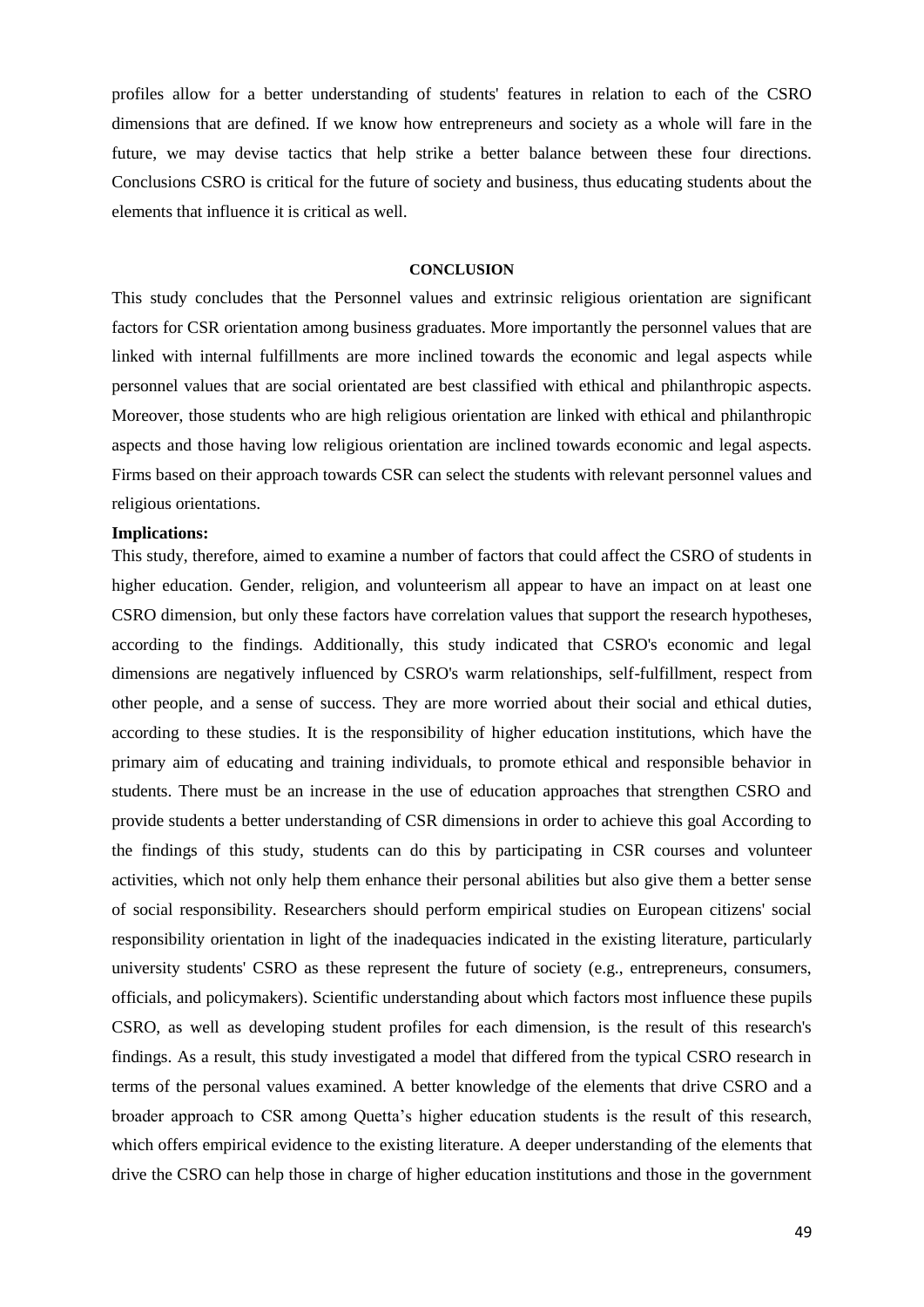make better decisions. Using this information, policymakers can develop CSR initiatives that balance the four dimensions of CSR (i.e., economic, legal, ethical, and philanthropic). Predictions of future societal and business model behaviors and models are made easier with the help of this study of college students' CSRO.

## **Limitation and Future Research:**

This study has observed limitations. This study has chosen the descriptive and relational design in which the claim for causality is weaken despite validity and reliability criteria is ensured. This design was opted with assumption that the personnel values, religious orientation and political ideological are difficult to manipulate in natural settings. In this vein the future research is recommended to opt the causi-comparative design to for comparison among different genders and academic orientations. Another limitation is linked with generalizability of findings. As this study was carried out among business graduates of higher education institutes present within vicinity of Quetta, the findings could only be used for comparison among empirical findings to trace similarities and contrast across vide literature. The findings could not be replicated because each country has its own academic, social, political and economic conditions that affect personnel, religious and political ideological orientations among business graduates. Keeping this in view, future research is recommended to replicate the study in other cities of Pakistan and other countries to generalize the findings and validation of theoretical framework. Another limitation of study is that the sample design was non-probability design (convenience) for quantitative research. The probability design was not opted because the sampling frame was not provided due to security issues within Quetta-Pakistan. This limit the respondents' random selection prospects. Thereby future research is recommended to choose the probability design for validation of findings. Further in this study the link between political ideological and CSR dimensions were not witnessed, this could be possible because the political ideological orientation was measured on dichotomous scale. Future research is required to use the political ideological orientation scale to test the link between political ideological orientation and CSR dimensions.

# **REFERENCES**

- <span id="page-15-3"></span>Aguilera, R. V., Rupp, D. E., Williams, C. A., & Ganapathi, J. (2007). Putting the S back in corporate social responsibility: A multilevel theory of social change in organizations. *Academy of management review, 32*(3), 836-863.
- <span id="page-15-4"></span>Arli, D. I., & Tjiptono, F. (2018). Consumer ethics, religiosity, and consumer social responsibility: are they related? *Social Responsibility Journal*.
- <span id="page-15-1"></span>Aupperle, K. E. (1983). AN EMPIRICAL INQUIRY INTO THE SOCIAL RESPONSIBILITIES AS DEFINED BY CORPORATIONS: AN EXAMINATION OF VARIOUS MODELS AND RELATIONSHIPS.

<span id="page-15-0"></span>Bowen, H. R. (2013). *Social responsibilities of the businessman*: University of Iowa Press.

<span id="page-15-2"></span>Brammer, S., Williams, G., & Zinkin, J. (2007). Religion and attitudes to corporate social responsibility in a large cross-country sample. *Journal of business ethics, 71*(3), 229-243.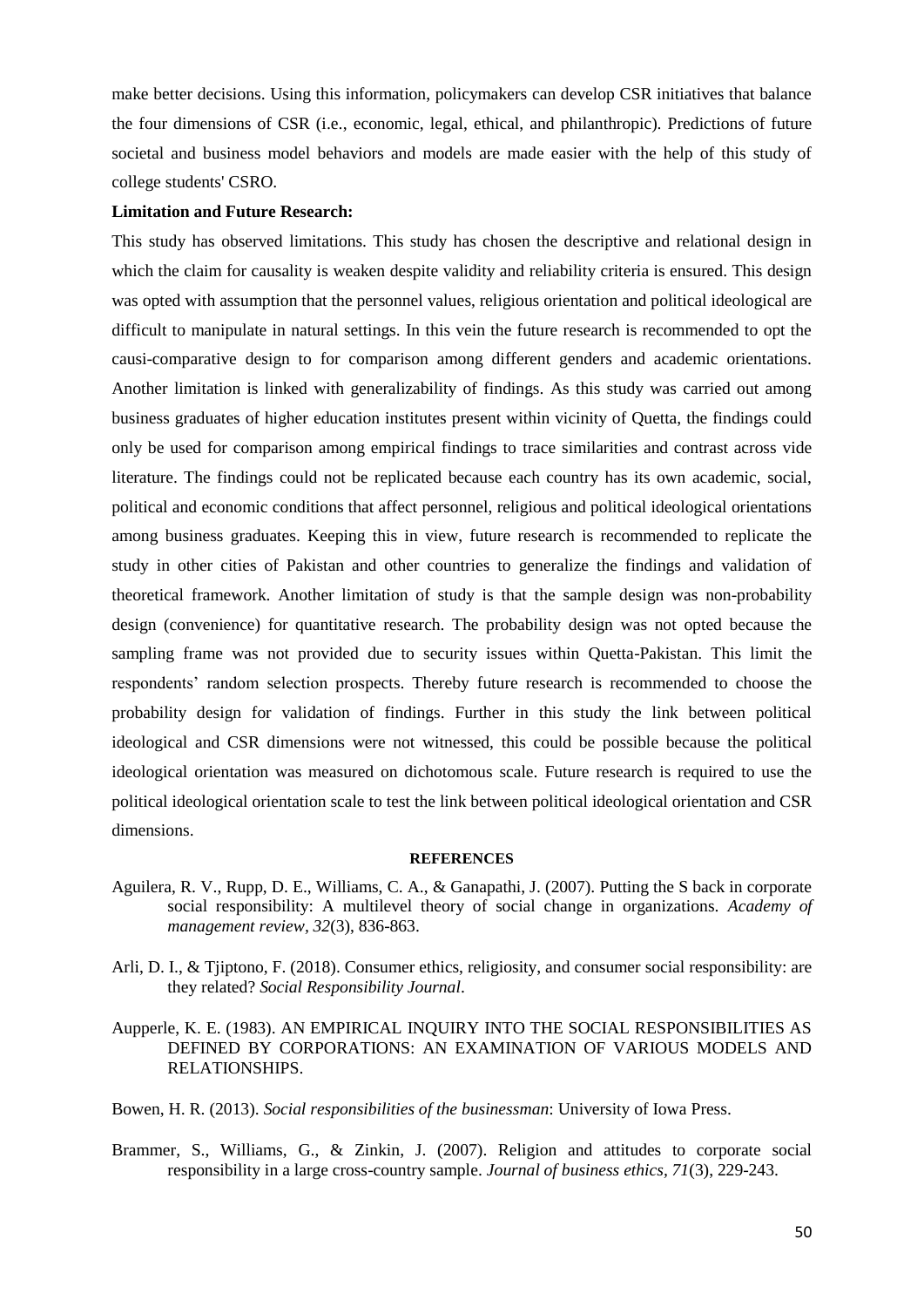- <span id="page-16-15"></span>Brusca, I., Labrador, M., & Larran, M. (2018). The challenge of sustainability and integrated reporting at universities: A case study. *Journal of Cleaner Production, 188*, 347-354.
- <span id="page-16-12"></span>Burris, V. (2001). The two faces of capital: Corporations and individual capitalists as political actors. *American Sociological Review*, 361-381.
- <span id="page-16-2"></span>Burton, B. K., & Goldsby, M. (2009). Corporate social responsibility orientation, goals, and behavior: A study of small business owners. *Business & society, 48*(1), 88-104.
- <span id="page-16-9"></span>Carroll, A. B. (1979). A three-dimensional conceptual model of corporate performance. *Academy of management review, 4*(4), 497-505.
- <span id="page-16-7"></span>Carroll, A. B. (1991). The pyramid of corporate social responsibility: Toward the moral management of organizational stakeholders. *Business horizons, 34*(4), 39-48.
- <span id="page-16-8"></span>Carroll, A. B., & Shabana, K. M. (2010). The business case for corporate social responsibility: A review of concepts, research and practice. *International journal of management reviews, 12*(1), 85-105.
- Chang, S.-H., Wang, K.-Y., Chih, W.-H., & Tsai, W.-H. (2012). Building customer commitment in business-to-business markets. *Industrial marketing management, 41*(6), 940-950.
- <span id="page-16-13"></span>Chin, M., Hambrick, D. C., & Treviño, L. K. (2013). Political ideologies of CEOs: The influence of executives' values on corporate social responsibility. *Administrative Science Quarterly, 58*(2), 197-232.
- <span id="page-16-3"></span>Ciampi, F. (2018). Using corporate social responsibility orientation characteristics for small enterprise default prediction. *WSEAS Transactions on Business and Economics, 15*(1), 113-127.
- <span id="page-16-6"></span>Crane, A., Matten, D., & Spence, L. (2019). *Corporate social responsibility: Readings and cases in a global context*: Routledge.
- <span id="page-16-1"></span>Davis, K. (1973). The case for and against business assumption of social responsibilities. *Academy of Management journal, 16*(2), 312-322.
- <span id="page-16-10"></span>De Schutter, O. (2008). Corporate social responsibility European style. *European Law Journal, 14*(2), 203-236.
- <span id="page-16-11"></span>Delener, N. (1994). Religious contrasts in consumer decision behaviour patterns: their dimensions and marketing implications. *European Journal of Marketing*.
- <span id="page-16-0"></span>Dzupina, M. (2016). A theoretical study on cross-national differences on corporate social responsibility orientation (CSRO). *European Journal of Science and Theology, 12*(1), 163- 169.
- <span id="page-16-4"></span>Egri, C. P., & Ralston, D. A. (2008). Corporate responsibility: A review of international management research from 1998 to 2007: Elsevier.
- <span id="page-16-5"></span>Elias, R. Z. (2004). An examination of business students' perception of corporate social responsibilities before and after bankruptcies. *Journal of Business Ethics, 52*(3), 267-281.

<span id="page-16-14"></span>Feather, N. T. (1975). *Values in education and society*: Free Press.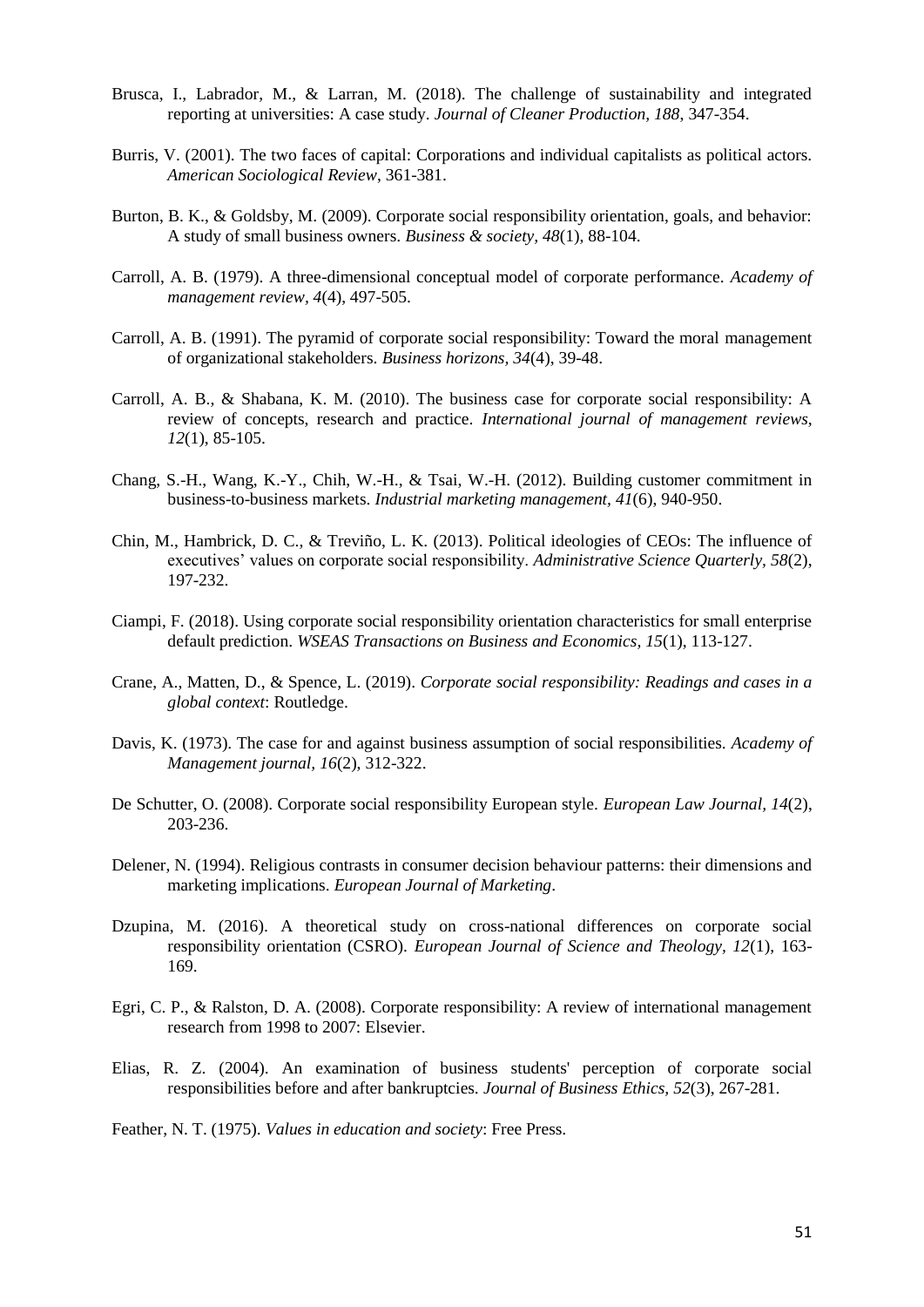- <span id="page-17-3"></span>Fitzpatrick, J. (2013). Business students' perceptions of corporate social responsibility. *College Student Journal, 47*(1), 86-95.
- <span id="page-17-1"></span>Friedman, M. (1962). Capitalism and Freedom. Chicago: University of Chi: cago Press.
- <span id="page-17-4"></span>Friedman, M. (1970). The social responsibility of business is to maximise its profits. *New York Times Magazine, September, 13*, 33.
- <span id="page-17-5"></span>Friedman, M. (2007). The social responsibility of business is to increase its profits *Corporate ethics and corporate governance* (pp. 173-178): Springer.
- <span id="page-17-0"></span>Galvão, A., Mendes, L., Marques, C., & Mascarenhas, C. (2019). Factors influencing students' corporate social responsibility orientation in higher education. *Journal of cleaner production, 215*, 290-304.
- <span id="page-17-9"></span>Graafland, J., Kaptein, M., & Mazereeuw-van der Duijn Schouten, C. (2006). Business dilemmas and religious belief: An explorative study among Dutch executives. *Journal of Business Ethics, 66*(1), 53-70.
- <span id="page-17-12"></span>Gupta, A., Briscoe, F., & Hambrick, D. C. (2017). Red, blue, and purple firms: Organizational political ideology and corporate social responsibility. *Strategic Management Journal, 38*(5), 1018-1040.
- <span id="page-17-10"></span>Halpern, B. H. (2008). *Corporate social responsibility orientation: An investigation of specific Department of Defense contractors.* Capella University.
- <span id="page-17-7"></span>Hattrup, K., Mueller, K., & Aguirre, P. (2007). Operationalizing value importance in cross‐cultural research: Comparing direct and indirect measures. *Journal of Occupational and Organizational Psychology, 80*(3), 499-513.
- <span id="page-17-6"></span>Hemingway, C. A. (2005). Personal values as a catalyst for corporate social entrepreneurship. *Journal of business ethics, 60*(3), 233-249.
- <span id="page-17-11"></span>Jiang, F., Zalan, T., & Tse, H. H. (2013). *Political ideology, CSR mindset, and CSR strategy: a contingent perspective.* Paper presented at the Academy of Management Proceedings.
- <span id="page-17-15"></span>Jorge, M. L., & Peña, F. J. A. (2014). Determinants of corporate social responsibility and business ethics education in S panish universities. *Business Ethics: A European Review, 23*(2), 139- 153.
- <span id="page-17-16"></span>Kahle, L. R. (1986). The nine nations of North America and the value basis of geographic segmentation. *Journal of Marketing, 50*(2), 37-47.
- <span id="page-17-14"></span>Maslow, A. H. (1981). *Motivation and personality*: Prabhat Prakashan.
- <span id="page-17-2"></span>Matten, D., & Moon, J. (2008). Implicit'and'explicit'CSR: a Conceptual framework for a comparative understanding of corporate social responsibility. Academy of Management Review 33.
- <span id="page-17-13"></span>McClosky, H., & Zaller, J. (2013). *The American ethos: Public attitudes toward capitalism and democracy*: Harvard University Press.
- <span id="page-17-8"></span>McDaniel, S. W., & Burnett, J. J. (1990). Consumer religiosity and retail store evaluative criteria. *Journal of the Academy of marketing Science, 18*(2), 101-112.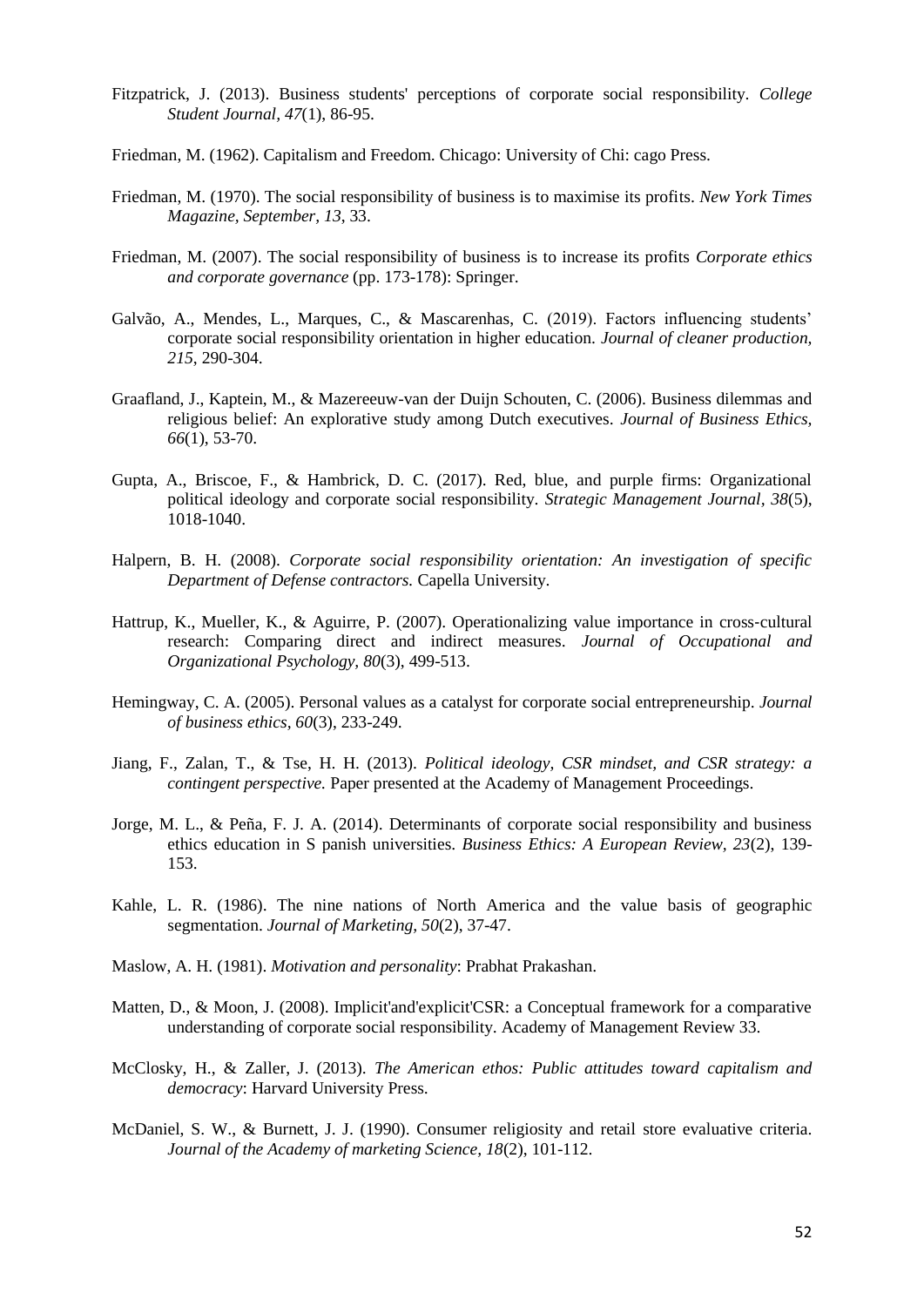- <span id="page-18-2"></span>McGlone, T., Spain, J. W., & McGlone, V. (2011). Corporate social responsibility and the millennials. *Journal of Education for Business, 86*(4), 195-200.
- <span id="page-18-0"></span>Ortiz-Avram, D., Domnanovich, J., Kronenberg, C., & Scholz, M. (2018). Exploring the integration of corporate social responsibility into the strategies of small-and medium-sized enterprises: A systematic literature review. *Journal of Cleaner Production, 201*, 254-271.
- <span id="page-18-9"></span>Parashar, S., Dhar, S., & Dhar, U. (2004). Perception of values: a study of future professionals. *Journal of Human Values, 10*(2), 143-152.
- <span id="page-18-6"></span>Parsons, T. E., & Shils, E. A. (1951). Toward a general theory of action.
- <span id="page-18-5"></span>Rescher, N. (1969). Introduction to value theory.
- <span id="page-18-4"></span>Rokeach, M. (1973). *The nature of human values*: Free press.
- <span id="page-18-7"></span>Rosenberg, M. J. (1956). Cognitive structure and attitudinal affect. *The Journal of abnormal and social psychology, 53*(3), 367.
- Ruiz-Palomino, P., Yáñez-Araque, B., Jiménez-Estévez, P., & Gutiérrez-Broncano, S. (2022). Can servant leadership prevent hotel employee depression during the COVID-19 pandemic? A mediating and multigroup analysis. *Technological Forecasting and Social Change, 174*, 121192.
- <span id="page-18-13"></span>Schmidt, M. A., & Cracau, D. (2017). A cross-country comparison of the corporate social responsibility orientation in Germany and Qatar: an empirical study among business students. *Business and Professional Ethics Journal*.
- <span id="page-18-3"></span>Schwartz, M. S., & Carroll, A. B. (2003). Corporate social responsibility: A three-domain approach. *Business ethics quarterly, 13*(4), 503-530.
- <span id="page-18-10"></span>Schwartz, S. H. (1994a). Are there universal aspects in the content and structure of values. *Journal of social issues, 50*(4), 19-45.
- <span id="page-18-8"></span>Schwartz, S. H. (1994b). Are there universal aspects in the structure and contents of human values? *Journal of social issues, 50*(4), 19-45.
- Sendjaya, S., Sarros, J. C., & Santora, J. C. (2008). Defining and measuring servant leadership behaviour in organizations. *Journal of Management studies, 45*(2), 402-424.
- <span id="page-18-14"></span>Sheikh, S.-u.-R., & Beise-Zee, R. (2015). Perception of corporate social responsibility among devout and nondevout customers in an Islamic society. *Asian Journal of Business Ethics, 4*(2), 131- 146.
- <span id="page-18-12"></span>Smith, W. J., Wokutch, R. E., Harrington, K. V., & Dennis, B. S. (2001). An examination of the influence of diversity and stakeholder role on corporate social orientation. *Business & Society, 40*(3), 266-294.
- <span id="page-18-11"></span>Tedin, K. L. (1987). Political ideology and the vote. *Research in micropolitics, 2*(1), 63-94.
- <span id="page-18-1"></span>Teixeira, A., Ferreira, M. R., Correia, A., & Lima, V. (2018). Students' perceptions of corporate social responsibility: Evidences from a Portuguese higher education institution. *International Review on Public and Nonprofit Marketing, 15*(2), 235-252.